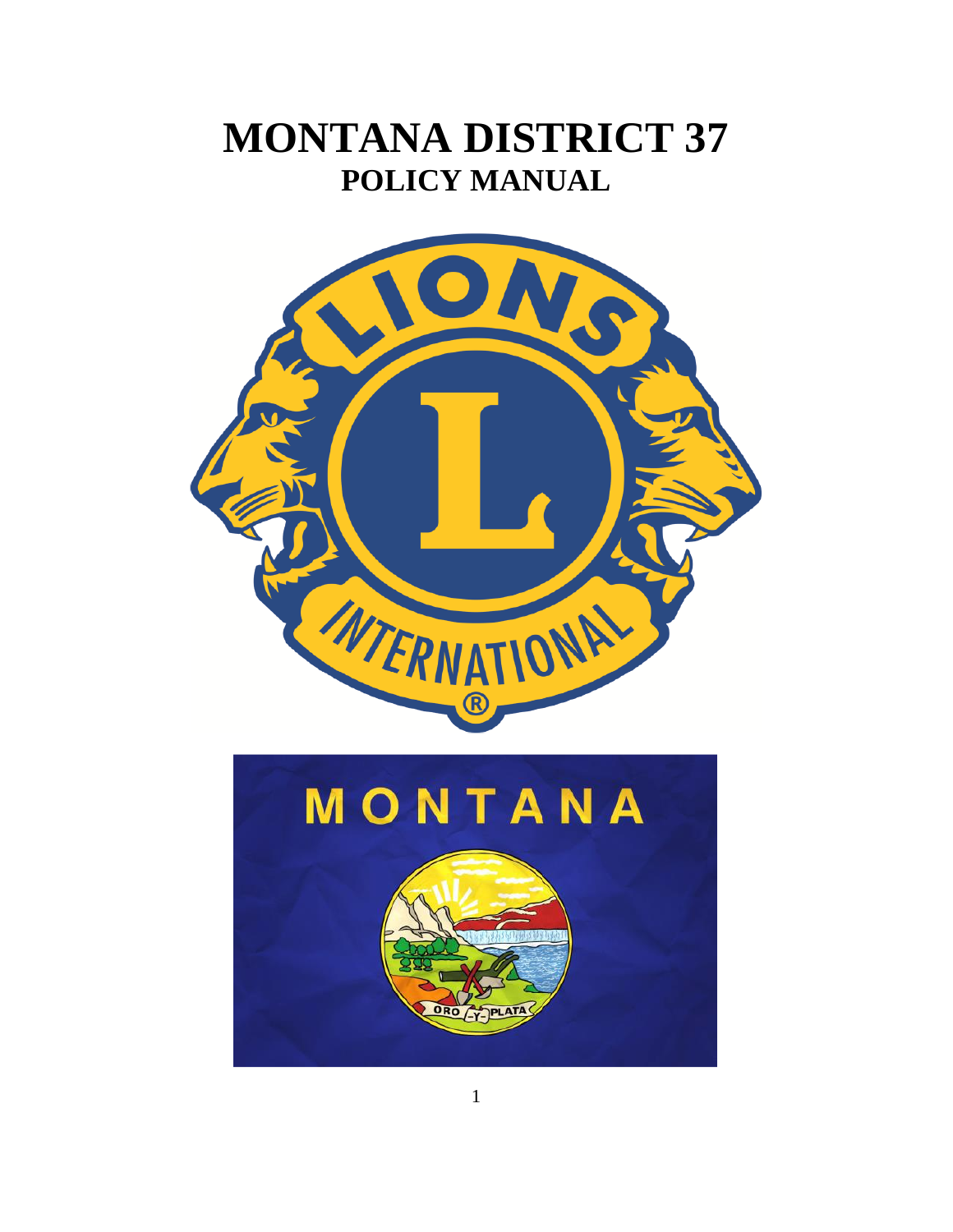#### **DISTRICT 37 POLICY MANUAL TABLE OF CONTENTS**

#### ARTICLE 1 – POLICY MANUAL

- Section A: Statement
- Section B: Changes
- Section C: Perpetuity
- Section D: Availability

#### ARTICLE 2 – DISTRICT OFFICERS

- Section A: Qualifications for District Governor
- Section B: Qualifications for First and Second Vice District Governor
- Section C: Qualifications for Region/Zone Chairperson

#### ARTICLE 3 – DISTRICT BUDGET AND FINANCE

- Section A: Appointment
- Section B: Mandate
- Section C: Annual Budget Process

#### ARTICLE 4 – RULES OF EXPENSES AND REIMBURSEMENTS

- Section A: Lions International Rules of Audit
- Section B: District 37 Rules of Expenses and Reimbursements
- Section C: District Governor, First and Second VDG Expense Funds
- Section D: Zone Chair Expenses
- Section E: District 37 Friendship Committee Funds
- Section F: Disbursements
- Section G: Leadership Training Expenses
- Section H: USA/Canada Forum
- Section I: Campus Clubs
- ARTICLE 5 DISTRICT DRESS CODE
	- Section A: Business Dress
	- Section B: Parade Dress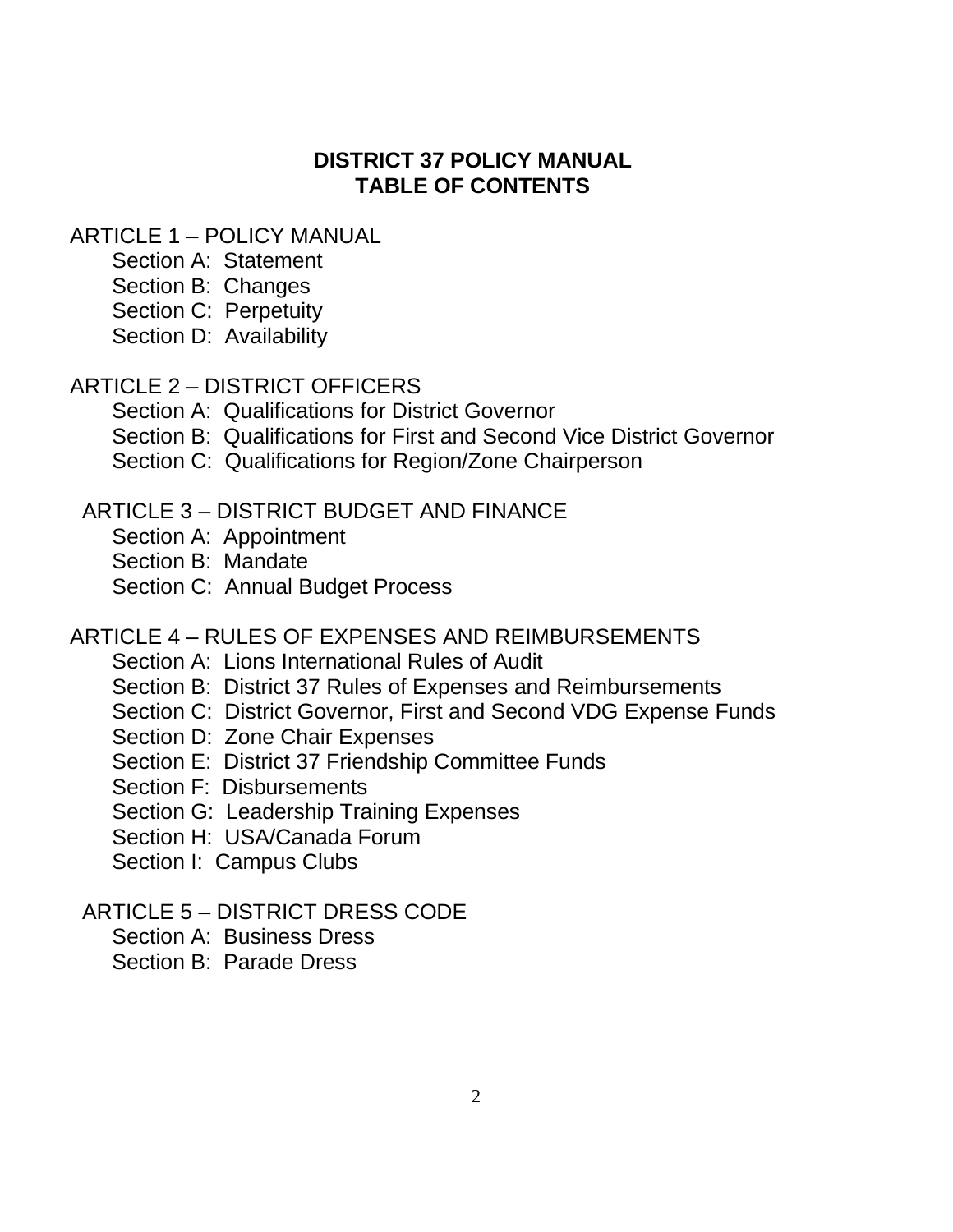#### ARTICLE 6 – DISTRICT COMMITTEES

- Section A: District Governor's Special Advisory Committee
- Section B: District Governor's Executive Committee
- Section C: District Governor's Special Advisory Committee
- Section D: District Governor's Advisory Committee
- Section E: District Cabinet Committees

# ARTICLE 7 – DISTRICT ENDOSED PROJECTS

- Section A: Lions Clubs International Endorsed Projects
- Section B: District 37 Specific Endorsed Projects
- Section C: Application and Approval Procedures for Project Endorsement

# ARTICLE 8 – DISTRICT CONVENTION

- Section A: Time and Place
- Section B: Club Delegate Formula
- Section C: Quorum
- Section D: Convention Chairperson
- Section E: Convention Advisory Committee
- Section F: Convention Fund
- ARTICLE 9: LEADERSHIP DEVELOPMENT Section A: Attending Leadership Development
- ARTICLE 10: DISTRICT FRIENDSHIP FUND
	- Section A: Committee
	- Section B: Function
	- Section C: Funding
- ARTICLE 11: DISTRICT 37 HALL OF FAME Section A: Hall of Fame
- ARTICLE 12 DUES COLLECTION AND PAYMENT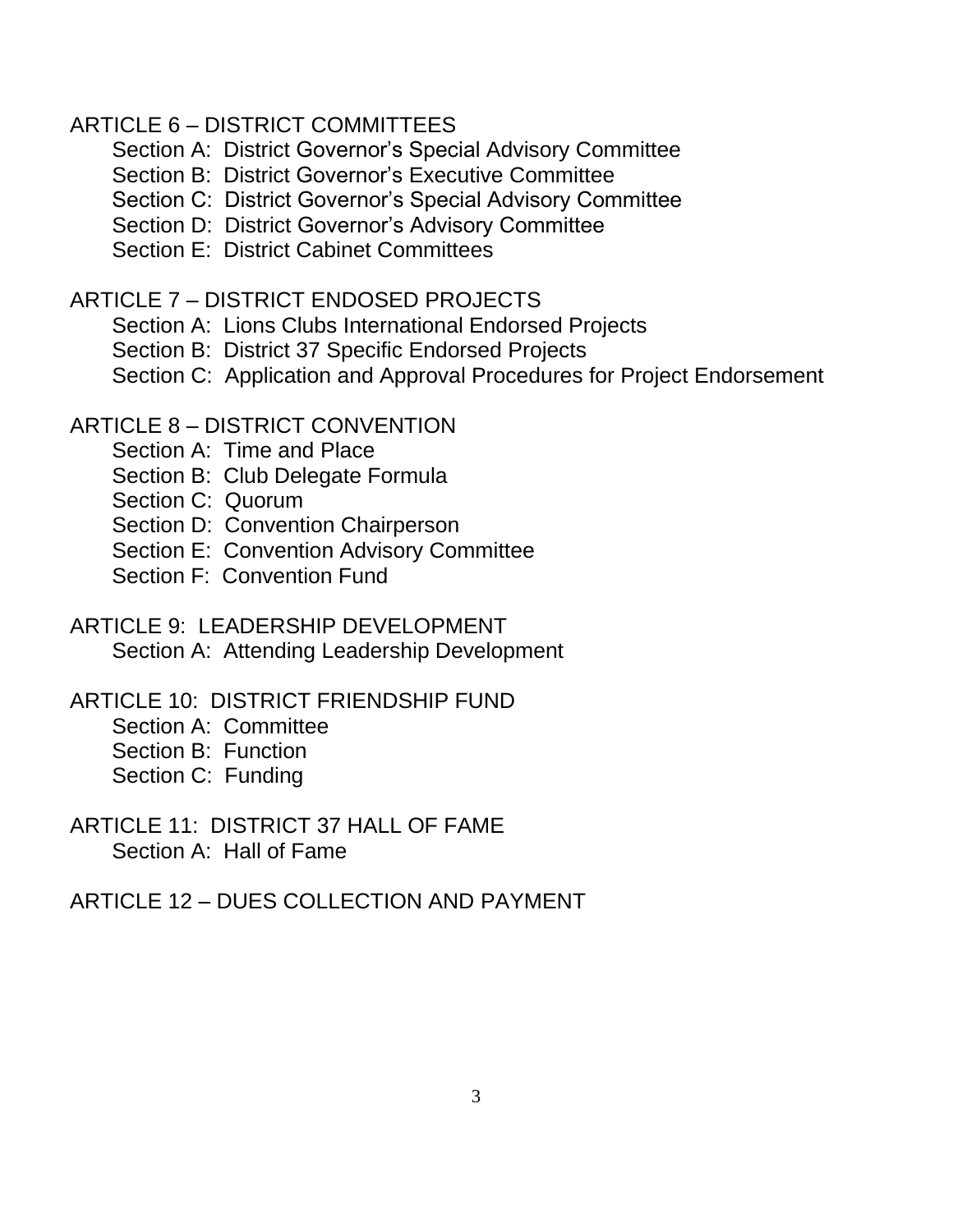#### **EXHIBITS**

Exhibit A: Sample Rules of Procedure – District 37 Convention

Exhibit B: Rules of Procedure – Special Meeting to Recommend a Lion for Appointment as District Governor

Exhibit C: Rules of Procedure – Special Meeting to Recommend a Lion for Appointment as First or Second Vice District Governor

Exhibit D: Nomination Form, District 37 Hall of Fame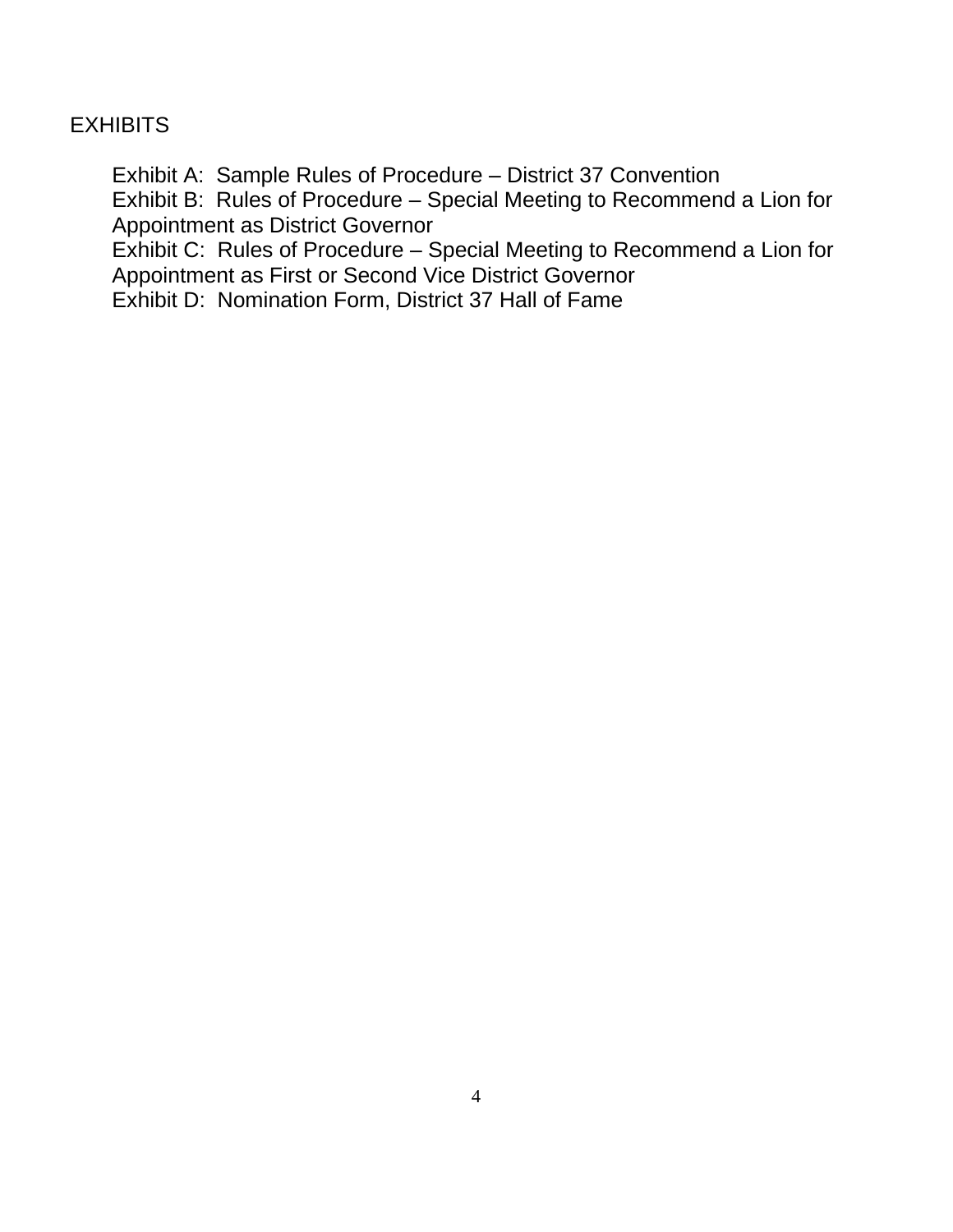#### ARTICLE 1: POLICY MANUAL

#### Section A: Statement

This is the Policy Manual of District 37 of the International Association of Lions Clubs. Its purpose is to enhance, improve and clarify the organization of District 37. The Cabinet shall adopt and maintain a current and accurately revised District 37 Policy Manual. This manual shall contain all policies established by the Cabinet.

#### Section B: Changes

Lions Clubs in good standing, District Committees, members of the Cabinet, or individual delegates from the floor at regularly scheduled or Special Cabinet meetings may recommend Policy Manual changes to the Cabinet giving details and explanation of the recommendation, including page number, section, etc. in their recommendation.

#### Section C: Perpetuity

This District 37 Policy Manual shall be perpetual, but may be amended by the Cabinet within the following guidelines:

- 1. Change Procedure:
	- a. Any Proposed Policy Manual changes shall be presented to the Constitution and By-Laws Committee following the Cabinet meeting at which said changes were proposed.
	- b. The Constitution and By-Laws Committee shall submit the requested changes to the Cabinet for discussion and action (by majority vote) at their next regularly scheduled meeting.
	- c. Proposed changes to the Policy Manual scheduled to come before the Cabinet at their next regularly scheduled meeting shall be so noted in the next issue of the District Newsletter and posted to the website.
- 2. All changes to the Policy Manual shall be identified on the Cabinet meeting Agenda as "Action Items" and recorded in the minutes with motion maker and seconder as passed, defeated or postponed.
- 3. Any Policy revisions adapted will be provided as "Addenda" to the appropriate Chapter until full text revision is completed, usually but not necessarily, at the close of the fiscal year. All such revisions (addenda) shall be dated and sent to District Officers, District Committee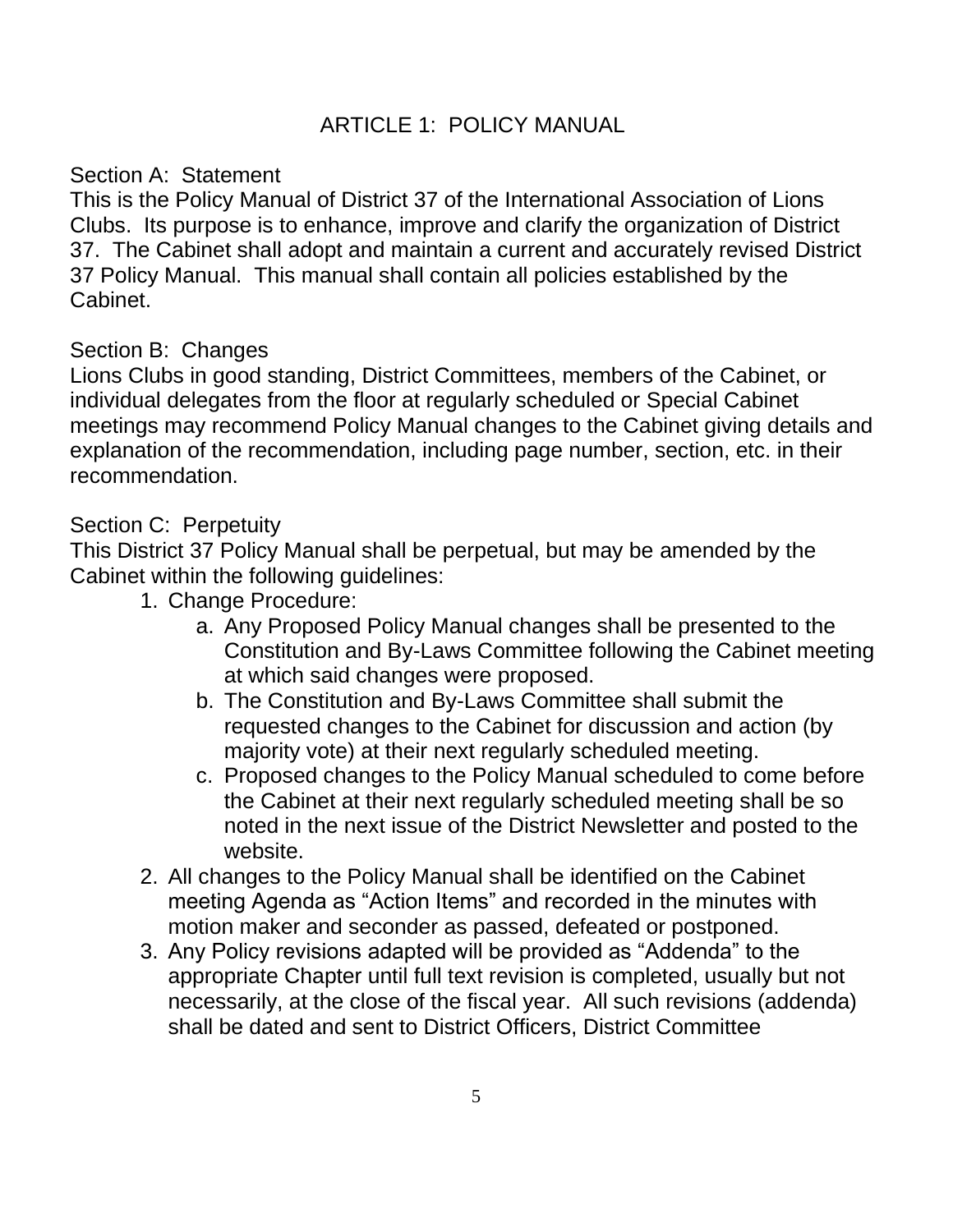Chairpersons and published in the next issue of the District Newsletter and posted to the District website.

#### Section D: Availability

A copy of this Policy Manual shall be made available, to the District Cabinet, District Committee Chairpersons and a copy shall be available to the Secretary of each Lions Club within the District. In addition, the Policy Manual shall reside on the District 37 website.

# ARTICLE 2: DISTRICT OFFICERS

Section A: Qualifications for District Governor

In Order for a Lion to be eligible and qualified to be selected to fill the vacancy in the office of District Governor, she/he must:

- 1. Be an active member in good standing of a chartered Lions Club in good standing in the District.
- 2. Have served or will have served at the time she/he takes office as District Governor:
	- a. As an officer of a Lions Club for a full term or major portion thereof; and
	- b. As a member of the District Cabinet for two (2) full terms or major portions thereof.
	- c. With none of the above being accomplished concurrently.

# Section B: ESTABLISH REGIONS AND ZONES

- 1. Organizational. Regions and zones shall be subject to change by the district governor with the approval of the district cabinet and when it is in the best interests of the clubs, district and the association. The district should be divided into regions of sixteen (16) to ten (10) Lions clubs. Each region should be divided into zones of between eight (8) and four (4) Lions clubs, giving due regard to the geographical locations of the clubs.
- 2. Region Meetings. Meetings of representatives of all clubs in a region with the region chairperson (if the position is utilized during the district governor's term) or other district cabinet member as assigned by the district governor presiding, should be held during the fiscal year at times and places fixed by the region chairperson of the respective region.
- 3. Zone Meetings. Meetings of representatives of all the club in a zone, with the zone chairperson presiding, shall be held during the fiscal year at times and places fixed by the zone chairperson.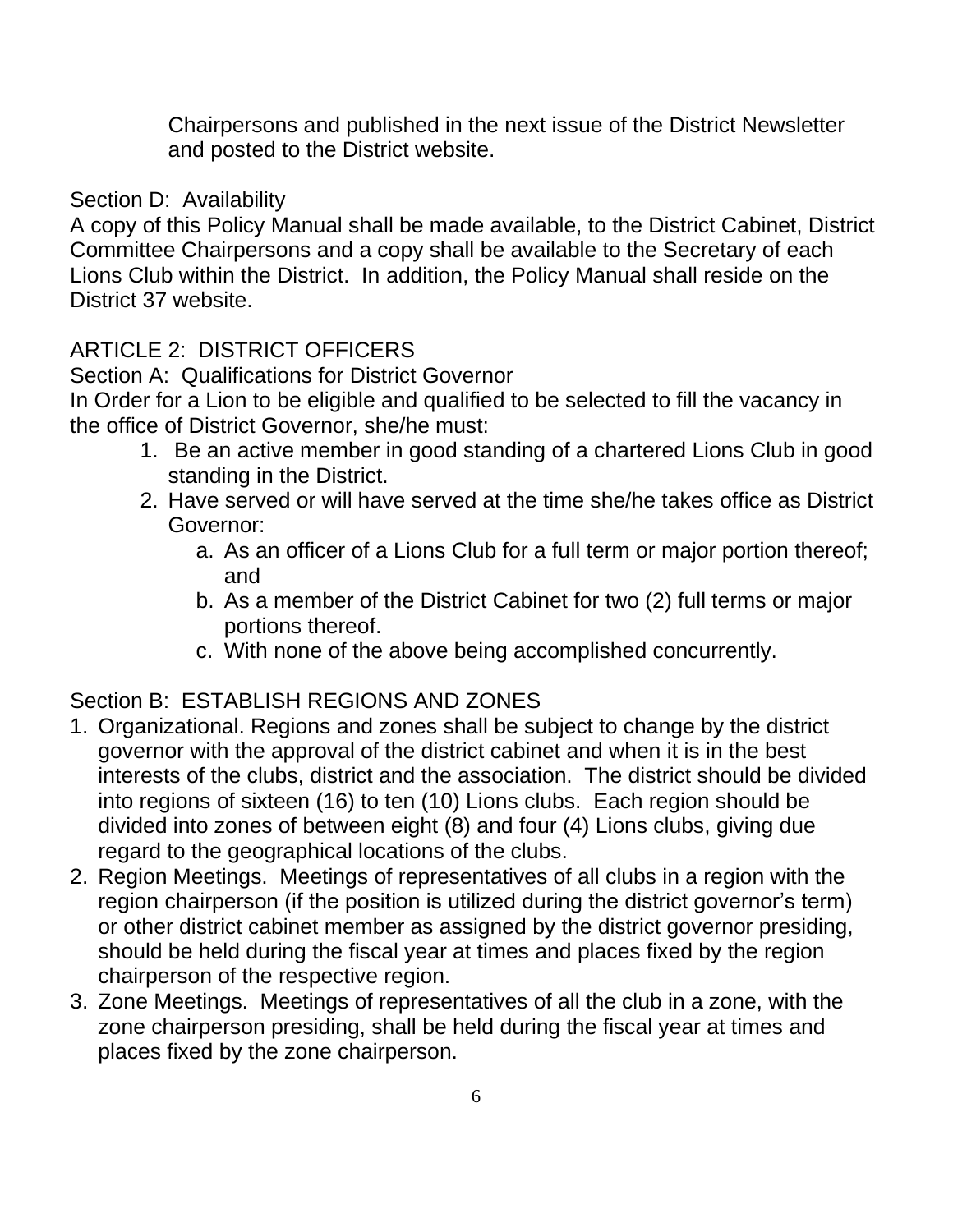Section C: Qualifications for First and Second Vice District Governor In Order for a Lion to be eligible and qualified to be selected to fill the vacancy in the office of First or Second vice District Governor, she/he must:

- 1. Be an active member in good standing of a chartered Lions Club in good standing in the District.
- 2. Have served or will have served at the time she/he takes office as District Governor:
	- a. As an officer of a Lions Club for a full term or major portion thereof; and
	- b. As a member of the District Cabinet for a full term or major portion thereof.
	- c. With none of the above being accomplished concurrently.

Section D: Qualifications for Region/Zone Chairperson

In Order for a Lion to be eligible and qualified to be selected to fill the vacancy in the office of Region or Zone Chair, she/he must:

1. Be an active member in good standing of a chartered Lions Club in good standing in the District.

# ARTICLE 3: DISTRICT BUDGET AND FINANCE

# Section A: Appointment

The District Governor shall appoint a Budget and Finance Committee consisting of: District Governor, the First and Second vice District Governors, the District Treasurer and other Lions as the District Governor deems necessary.

# Section B: Mandate

The Budget and Finance committee shall review the budget prepared by the Governor Elect and provide its recommendations to the Cabinet at its first meeting of the fiscal year.

The proposed budget shall be a balanced budget based upon the revenue anticipated from the number of dues-paying members in the clubs of District 37 as of May 31 of the year preceding the Lionistic year, the funds on hand and other anticipated revenues and expenditures.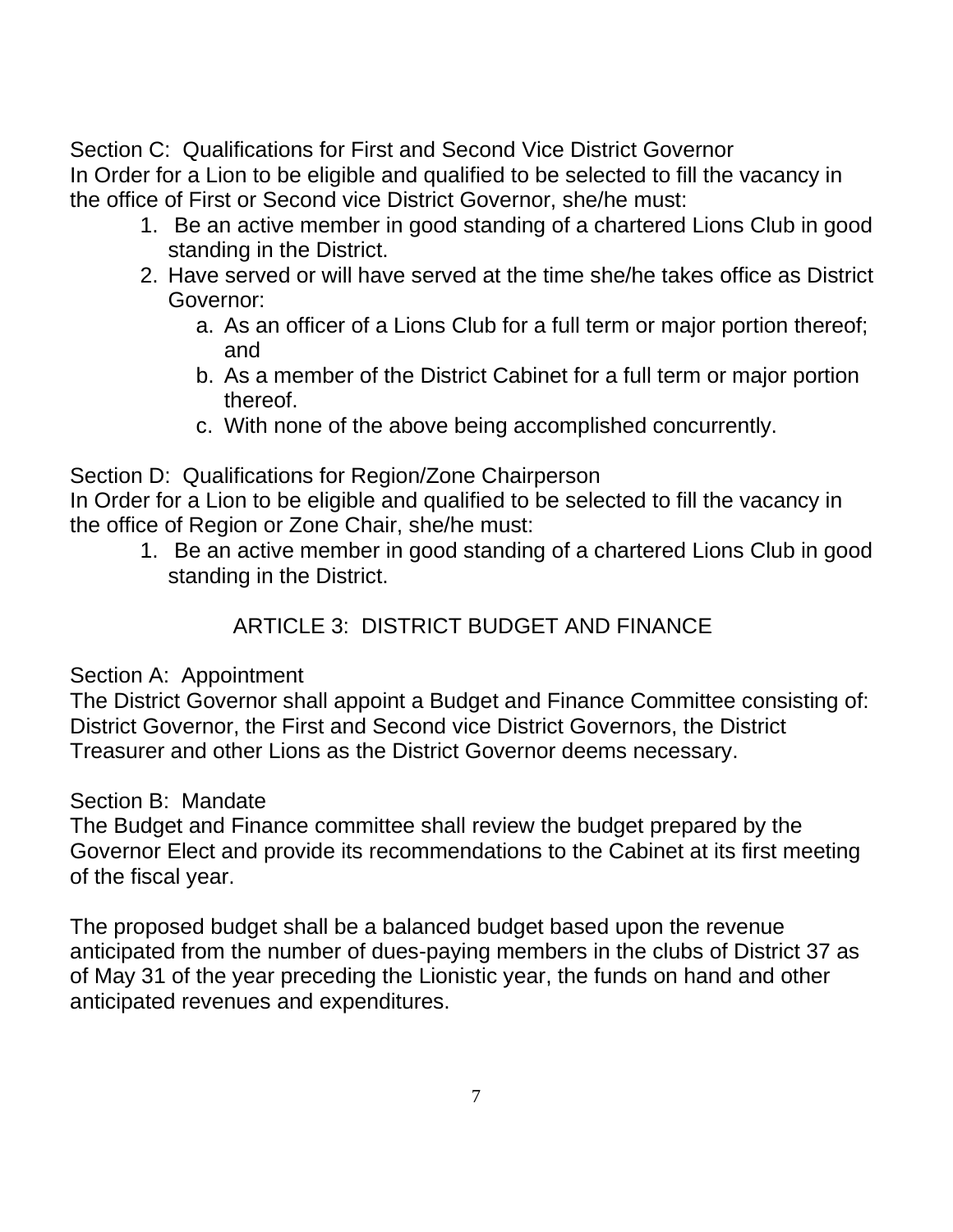The District Governor and the Cabinet may make changes to the budget at any time during the year, but said changes must continue to reflect a balanced budget.

Thereafter, the committee shall monitor the status of the District's budget and finances and report to the Cabinet at each of its subsequent meetings.

## Section C: Annual Budget Process

Members of the Cabinet must submit their budget requests to the District Governor and District Treasurer no later than June 1 of each Lions year. The budget requests should include requests for: mileage (LCI audit rate); lodging (LCI audit daily rate); food (State of Montana established rates); equipment, supplies, awards, other.

The annual proposed budget will be presented to the Cabinet for their review and approval at the first Cabinet meeting of the upcoming Lions year.

# ARTICLE 4: RULES OF EXPENSES AND REIMBURSEMENTS

## Section A: Lions Clubs International Rules of Audit

The International Association of Lions Clubs, through the International Board of Directors, has established guidelines for the compensation of the officers of our association. With regard to our District, these International "Rules of Audit" primarily govern the compensation, in part, for related expenses of travel, lodging, meals and office of our District Governor on behalf of Lions Clubs International during the District Governor's year as the International Officer of our District.

#### Section B: District 37 Rules of Expenses and Reimbursements

District 37 shall use the International "Rules of Audit" established by Lions Clubs International, during the fiscal year, to compensate, in part, for related expenses of travel, lodging and meals for members of the Cabinet that are conducting "official business" of the District. These expenses and definition of "official business" shall be approved by a vote of the Cabinet.

Section C: District Governor, First and Second Vice District Governors Expense Fund

1. The District Governor's Expense Fund is payable to the District Governor when the funds are available and when requested. The District Governor's requests are not required to be supported by original receipts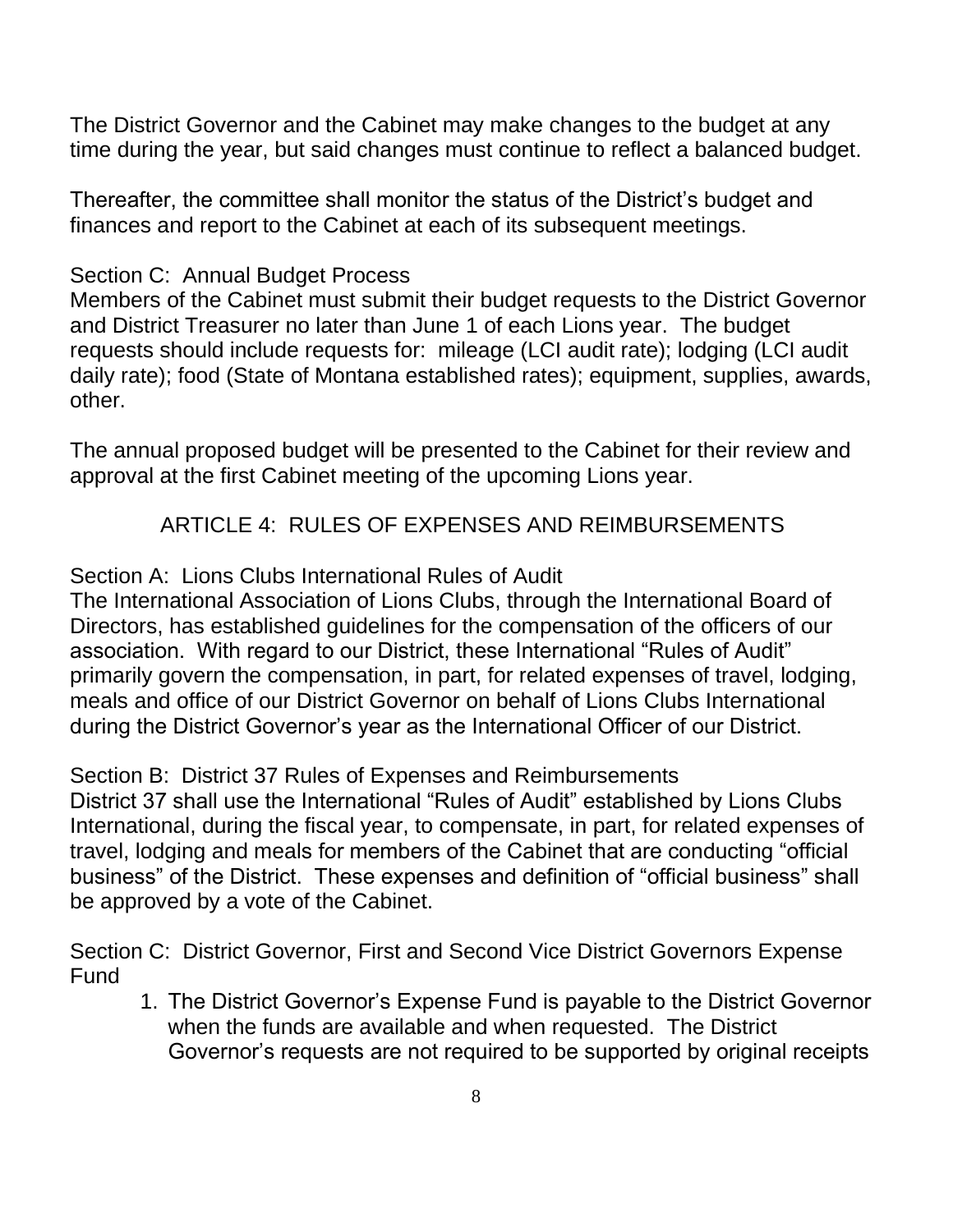and/or invoices (because the original of the receipts and/or invoices must be submitted to LCI); copies of the receipts and/or invoices will be accepted. A maximum amount of \$2,000.00 maybe claimed for their term of office. All claims must be made to the Cabinet on or before September 15 of the Lionistic year immediately following their year as District Governor.

- 2. The First vice District Governor Expense Fund is payable to the First vice District Governor when the funds are available and when requested. The First vice District Governor is required to supply original receipts and/or invoices. A maximum amount established and approved by the District Cabinet maybe claimed for their term of office. All claims must be made to the Cabinet on or before September 15 of the Lionistic year immediately following their year as First vice District Governor. In addition, the First vice District Governor may claim up to an additional \$1,000.00 to attend the USA/Canada Leadership Forum with accompanying original receipts.
- 3. The Second vice District Governor Expense Fund is payable to the Second vice District Governor when the funds are available and requested. The Second vice District Governor is required to supply original receipts and/or invoices. A maximum amount established and approved by the District Cabinet maybe claimed for their term of office. All claims must be made to the Cabinet on or before September 15 of the Lionistic year immediately following their year as Second vice District Governor. In addition, the Second vice District Governor may claim up to an additional \$1,000.00 to attend either ALLI or RLLI, during their year2<sup>nd</sup> VDG, with accompanying original receipts.

#### Section D: Zone Chair Expenses

A maximum amount established and approved by the District Cabinet maybe claimed for their term of office. All claims must be made to the Cabinet on or before September 15 of the Lionistic year immediately following their year as Zone Chair.

#### Section E: District 37 Friendship Committee Funds

Funds shall be transferred from the District 37 Administrative funds to the District 37 Friendship Committee. This transfer is to cover \$1.00, which is collected as part of the District 37 dues that has been set-aside for the District 37 Friendship Fund. See Chapter 10 – regarding the District Friendship Fund.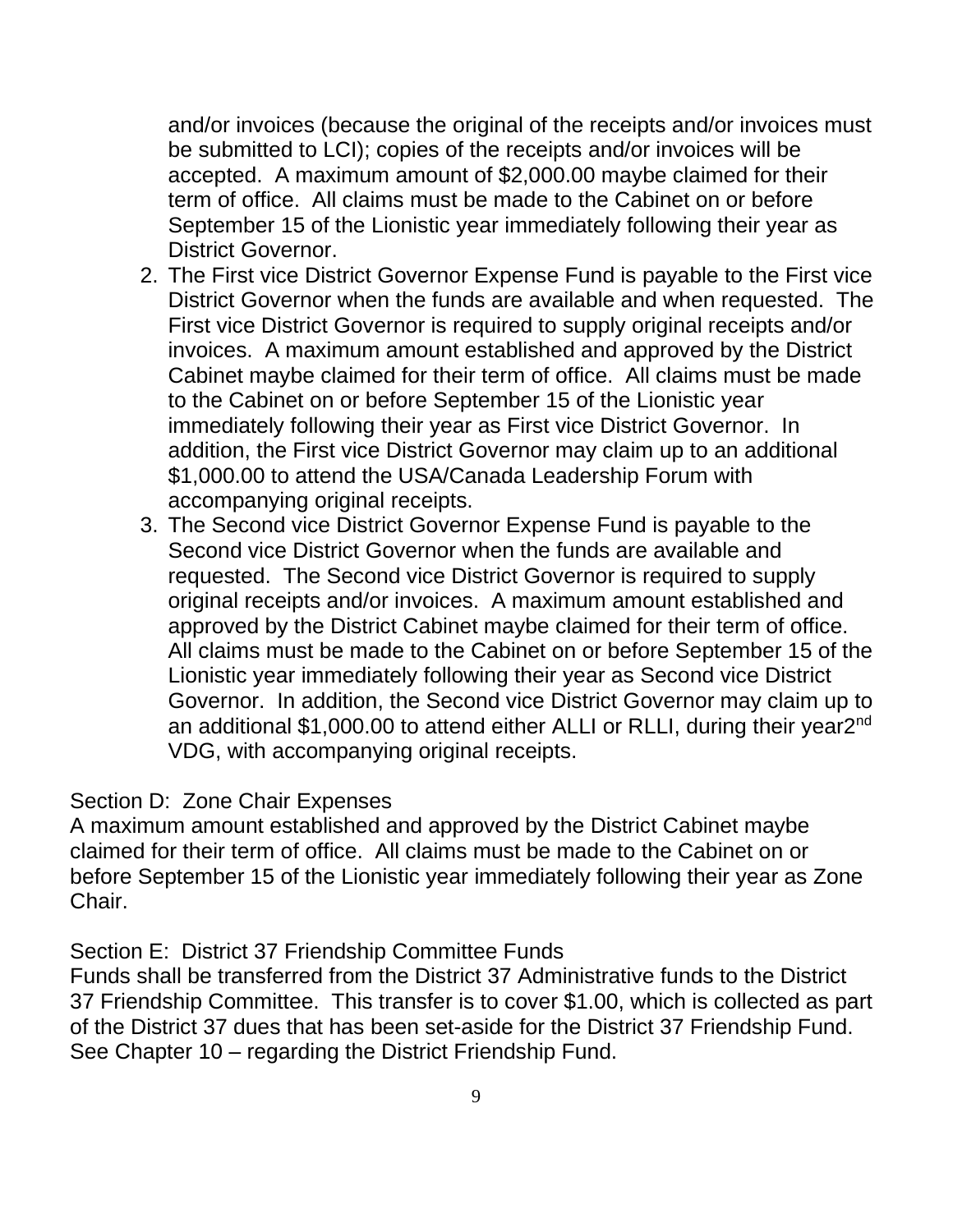Section F: Disbursements

All disbursements for expense under District 37 Rules of Expense and Reimbursements shall be deemed to reflect the District's financial ability to pay.

# Section G: Leadership Training Expenses

The Cabinet may budget \$2,000.00 each Lionistic year, when funds are available, for the purpose of developing future District Leaders. This money will be used for attending Lions International sanctioned training institutions or programs, such as Advance Lions Leadership Institutes (ALLI), Regional Lions Leadership Institutes (RLLI) or the USA/Canada Forum. The maximum claim any one Lion can make for reimbursement of expenses shall be \$500.00 and must include original receipts and/or invoices. Should a situation occur where more than 4 Lions apply for this expenditure the money shall be divided equally amongst all attending and making a request to the District Cabinet. All claims for reimbursement must be presented for payment no more than 45 days after the training event. Revised April 29, 2018

# Section H: USA/Canada Forum

Funds available from the district's USA/Canada Forum account will be disbursed using the following guidelines:

- 1. Lions committed to senior District leadership positions will be given priority for reimbursement;
- 2. Lions Club officers would be next in line for reimbursement consideration;
- 3. Lions from District clubs would be given consideration for reimbursement;
- 4. This policy takes effect on October 1, 2017.

# Section I: Campus Clubs

The District will waive a campus club's membership dues for 1 year. The year will be the year the club is established. Revised April 29, 2018.

# ARTICLE 5: DISTRICT DRESS CODE

This chapter is to give guidance to the District Governor and Vice District Governors as to the appropriate dress for Lions functions within the jurisdiction of the District. It also provides guidance for Lions in attendance at the International Convention, regarding the proper attire for the International Parade.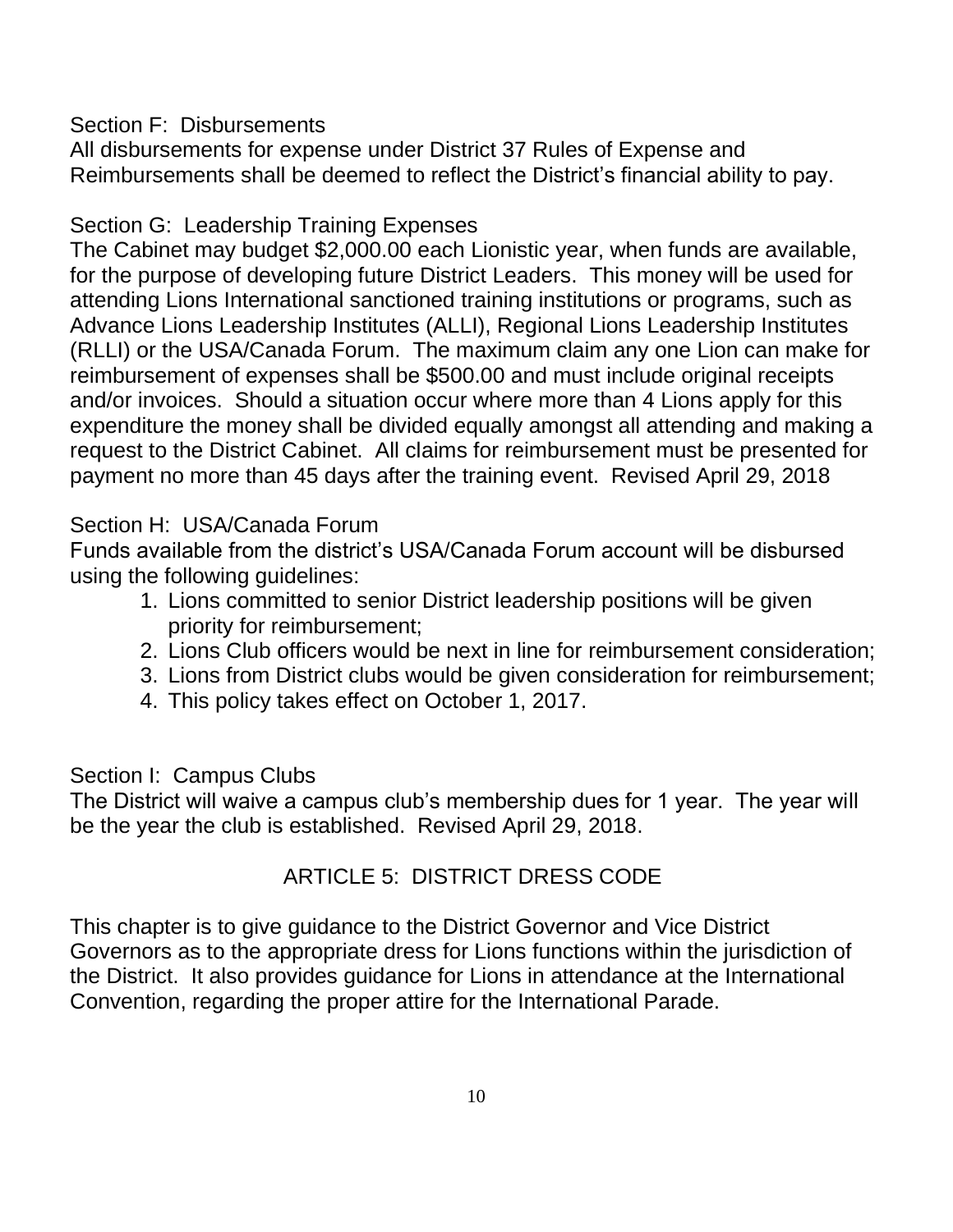Section A: Business Dress

Appropriate dress for a male District Governor or male Vice District Governor will be: blue blazer, gray slacks, white shirt, Lion's tie and black shoes.

Appropriate dress for a female District Governor or female Vice District Governor will be: blue blazer, gray slacks or skirt, white matching blouse, Lion's tie or similar scarf and black shoes.

#### Section B: Parade Dress

The District Governor will appoint a committee, annually. The committee will make recommendations based on Lions attending the convention, convention location and other related factors. The final decision on parade dress will be made by the Cabinet.

# ARTICLE 6: DISTRICT COMMITTEES

Section A**:** District Governor's Special Advisory Committee

The District Governor may appoint a District Governor's Special Advisory Committee composed of Past International Officers, who are in good standing of clubs within the District, the 1<sup>st</sup> Vice District Governor, 2<sup>nd</sup> Vice District Governor, District Secretary, District Treasurer, District Administrator, Immediate Past District Governor and any other District Governor appointees. All appointees must be in good standing of clubs within the district. The committee shall meet when and as called by the District Governor. The committee shall be advisory and it shall act under the direction of the District Governor to support the goals established by the District.

Section B: District Governor's Executive Committee

The Executive Committee shall consist of the District Governor as the Chief Executive Officer, the Immediate Past District Governor, the First & Second Vice District Governors, the Cabinet Secretary, the Cabinet Treasurer, the District Administrator. The District Governor may appoint other Lions to the committee. The committee will address issues referred to it by the full cabinet for decisions. The Executive Committee may act in place of the cabinet as circumstances dictate.

Section C: Special Committees

The District Governor may establish Special Committees and appoint members to such committee as needed.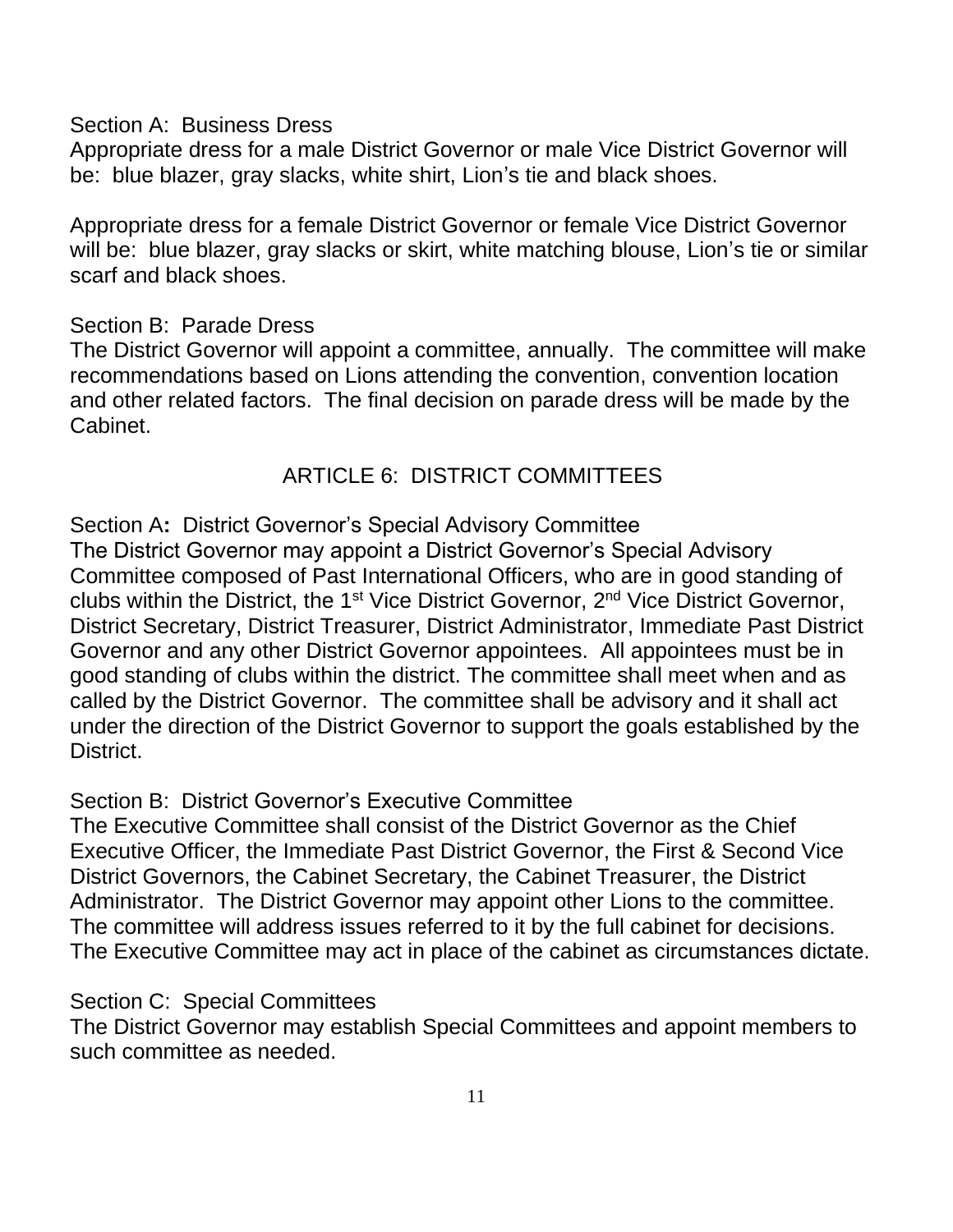## Section D: District Governor's Advisory Committee

In each Zone, the Zone Chairperson and the Presidents and Secretaries of the Clubs in the Zone shall compose a District Governor's Advisory Committee, with the Zone Chairperson as Chairperson. At a date, time and place called by the zone chairperson, this committee shall hold a first meeting within ninety (90) days after the adjournment of the preceding International Convention; a second meeting in the month of November; a third meeting in the month of February or March; and a fourth meeting approximately 30 days prior to District Convention or International Convention, should the District Convention be held in the autumn. It shall assist the zone chairperson in an advisory capacity, procure recommendations affecting the welfare of Lionism and the Clubs in the Zone, and relay the same through the zone chairperson to the District Governor and her/his Cabinet.

# Section E: District Cabinet Committees

The District Governor may establish and appoint such other committees and/or chairpersons as she/he deems necessary and appropriate for the efficient operations of the District. Such committee chairperson shall be deemed voting members of the District Cabinet.

# ARTICLE 7: DISTRICT ENDORSED PROJECTS

Section A: Lions Clubs International Endorsed Projects

All projects that are endorsed by Lions Clubs International are hereby included as endorsed projects for District 37. They are automatically updated as a result of changes by LCI. The list includes:

1. Lions Clubs International Foundation

Section B: District 37 Specific Endorsed Projects

At the first Cabinet meeting of each Lionistic year, the District 37 Cabinet shall:

- 1. Review the existing endorsed projects and shall extend or cancel the endorsement.
	- a. A summary of annual activities must be presented as well as a list of proposed changes to the project and project goals.
- 2. The Cabinet will review applications for endorsement and shall approve the project for endorsement or may request additional information from the applicant or may reject the application. (See Section C for application requirements)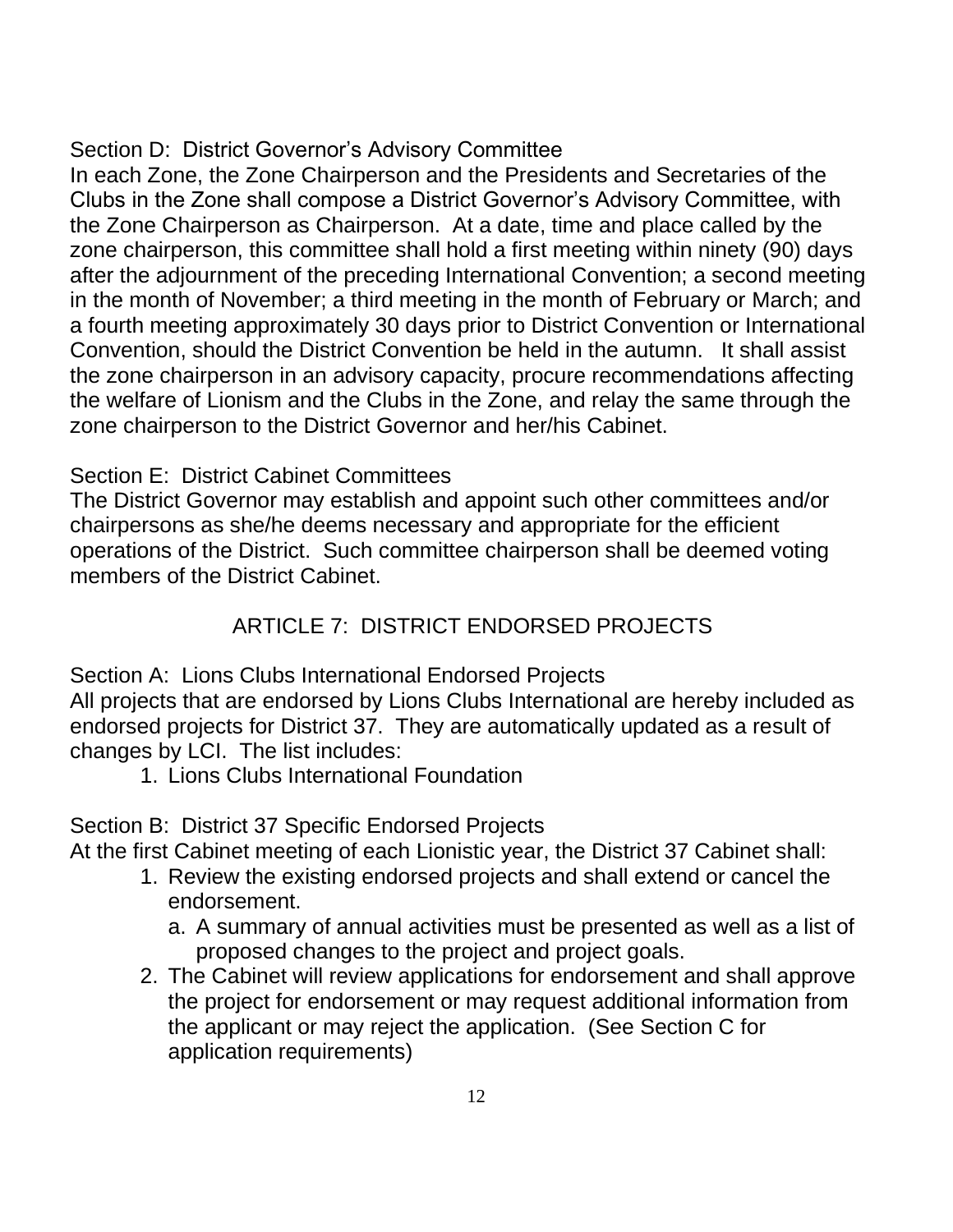The District Secretary will record and maintain a list of current endorsed projects. The list of projects will be placed on the district's website and kept up-to-date.

Section C: Application and Approval Procedures for Project Endorsement To receive Cabinet endorsement as a District Endorsed Project, the application for endorsement must include all of the following:

- 1. A statement of need or purpose, project goals and/or objectives**.**
- 2. Identification of the beneficiaries of the project.
- 3. Identification of the expected involvement of the Lions of the District.
- 4. An organization structure including the names and roles of Lions, or Leos who will be involved in leadership roles.
- 5. Evidence that an investigation was conducted to determine that the proposed project does not duplicate services of other Lions International or District 37 projects.
- 6. Evidence that the proposed project complies with Lions International and/or District 37 Constitution and By-Laws.
- 7. Identification of how the involvement of District 37 will be recognized.

The application is to be submitted in duplicate, four (4) weeks prior to the first Cabinet meeting of upcoming Lion's year. All applications for endorsement will be reviewed by a committee appointed by the District Governor. This committee will recommend approval or disapproval to the District Cabinet at the first Cabinet meeting of the upcoming Lions year.

Applications for district endorsement can be submitted at any time during the Lions year. Consideration will be given by the district cabinet. If necessary, the application may be submitted to the Executive Committee for consideration.

# ARTICLE 8: DISTRICT CONVENTION

#### Section A: Time and Place

An annual convention of the District shall be held each year to conclude no less than thirty (30) days prior to the convening of the International Convention at a place selected by the delegates to the previous annual convention of the District and at a date and time fixed by the District Governor.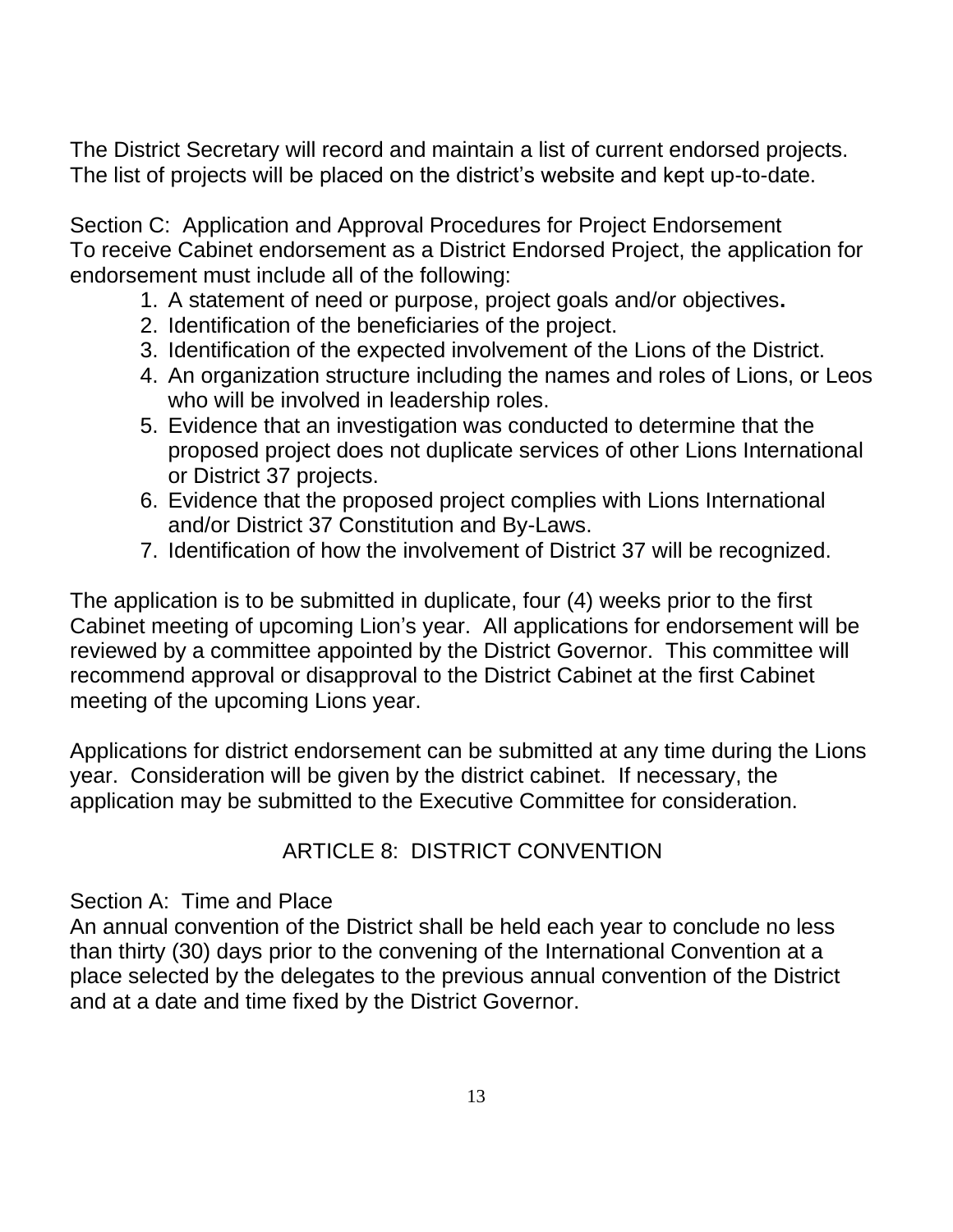#### Section B: Club Delegate Formula

Each chartered club in good standing in Lions Clubs International and this District shall be entitled in each annual convention of this District to one (1) delegate and one (1) alternate for each (10) members, who have been enrolled for at least one year and a day in the club or major fraction thereof, of said club as show by the records of the International office on the first day of the month last preceding that month during which the convention is held. The major fraction referred to in this section shall be five (5) or more members. Each certified delegate, present in person, shall be entitled to cast one (1) vote only on each question submitted to the respective convention. All eligible delegates must be members in good standing of a club in good standing within the District.

#### Section C: Quorum

The attendance, in person, of a majority of the delegates registered at a convention shall constitute a quorum at any session of the convention.

#### Section D: Convention Chairperson

The Chairperson of the Convention shall be chosen by the host club(s) as soon as possible after the District Convention at which the convention site is chosen.

#### Section E: Convention Advisory Committee

A District 37 Convention Advisory Committee shall be created and/or maintained to ensure excellence in District 37 Conventions and to provide continuity and longrange planning. The Committee shall be composed of one (1) Past District Governor; two (2) Host Convention Chairpersons – one from the club hosting the District Convention and one from the club hosting the previous District Convention, the District Governor and other Lions appointed by the District Governor.

#### Section F: Convention Fund

1. Convention Fund Tax: In lieu of or in addition to a district convention registration fee, an annual district convention fund tax of \$1.00 shall be levied upon each member of each club within the District. This tax is part of the present dues being collected. These funds will be used to help the convention host committee with initial expenses, startup costs, associated with the annual district convention. Funds will be provided to the convention committee upon Cabined approval of a draft budget for the upcoming convention.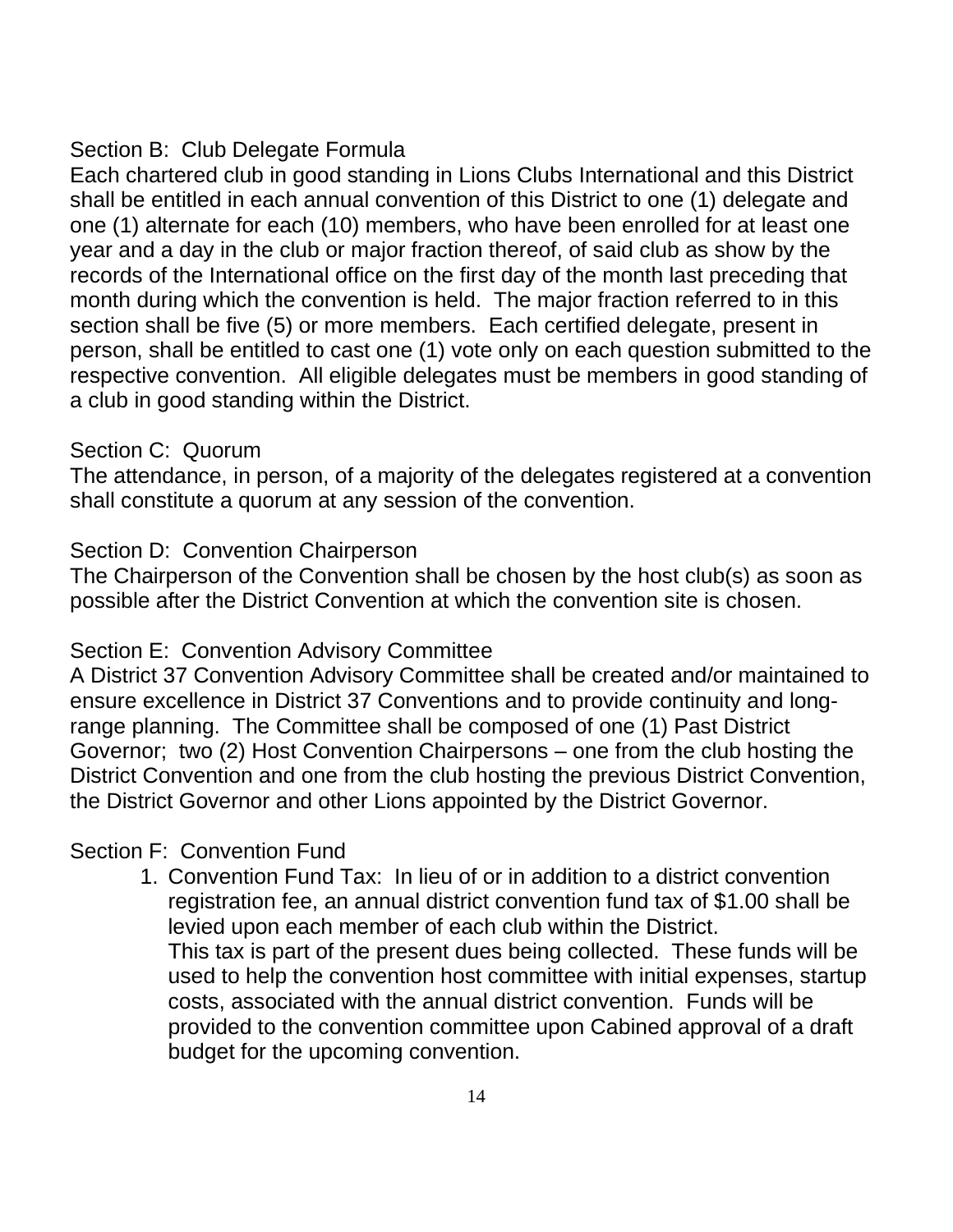- 2. Within 60 days of the conclusion of the annual convention the convention committee chair shall submit a final detailed financial report, and lessons learned, to the District Secretary.
- 3. Based on the final financial report, the host committee chair may request up to a 50 percent split with the District of the proceeds from the convention. The final decision on any split will rest with the sitting Cabinet.
- 4. The District portion of the proceeds will be retained as a separate District Convention account. The use of these funds will be based on a vote of the sitting Cabinet, limited to use for future conventions or to cover losses sustained by the convention committee.

# ARTICLE 9: LEADERSHIP DEVELOPMENT

#### Section A: Attending Leadership Development

Lions within the District are encouraged to attend Lions sanctioned leadership development. To help with the expenses incurred to attend training District 37 will provide financial assistance to attendees, based on the following criteria. Within 30 days of attendance of a Lions sanctioned training, Priority will be given to Lions presently on or coming on the District Cabinet. All claims must be made within 30 days of attendance, or at the latest by August 1 of the Lionistic year immediately following their attendance of a Lions sanctioned training such as USA/Canada Forum, ALLI, or RLLI. The attendee must forward to the Cabinet Treasurer original receipts for travel such as hotel, meals or mileage/gas receipts. An event registration receipt must also be presented if reimbursement is requested. There shall be a \$500 limit per attendee, which could be less based on the total number of attendees in a given year and the amount of funds that are available from the District for disbursement for leadership development. Total amount of available funds will be determined by the District Cabinet each Lionistic year. Lions are encouraged to have their Clubs help defray some of the expenses, such as registration fee or additional travel above the \$500.00 limit from the District.

#### ARTICLE 10: DISTRICT FRIENDSHIP COMMITTEE

#### Section A: Committee

The Committee shall consist of 5 to 7 members to include the current Montana District 37 International Director (or their representative), any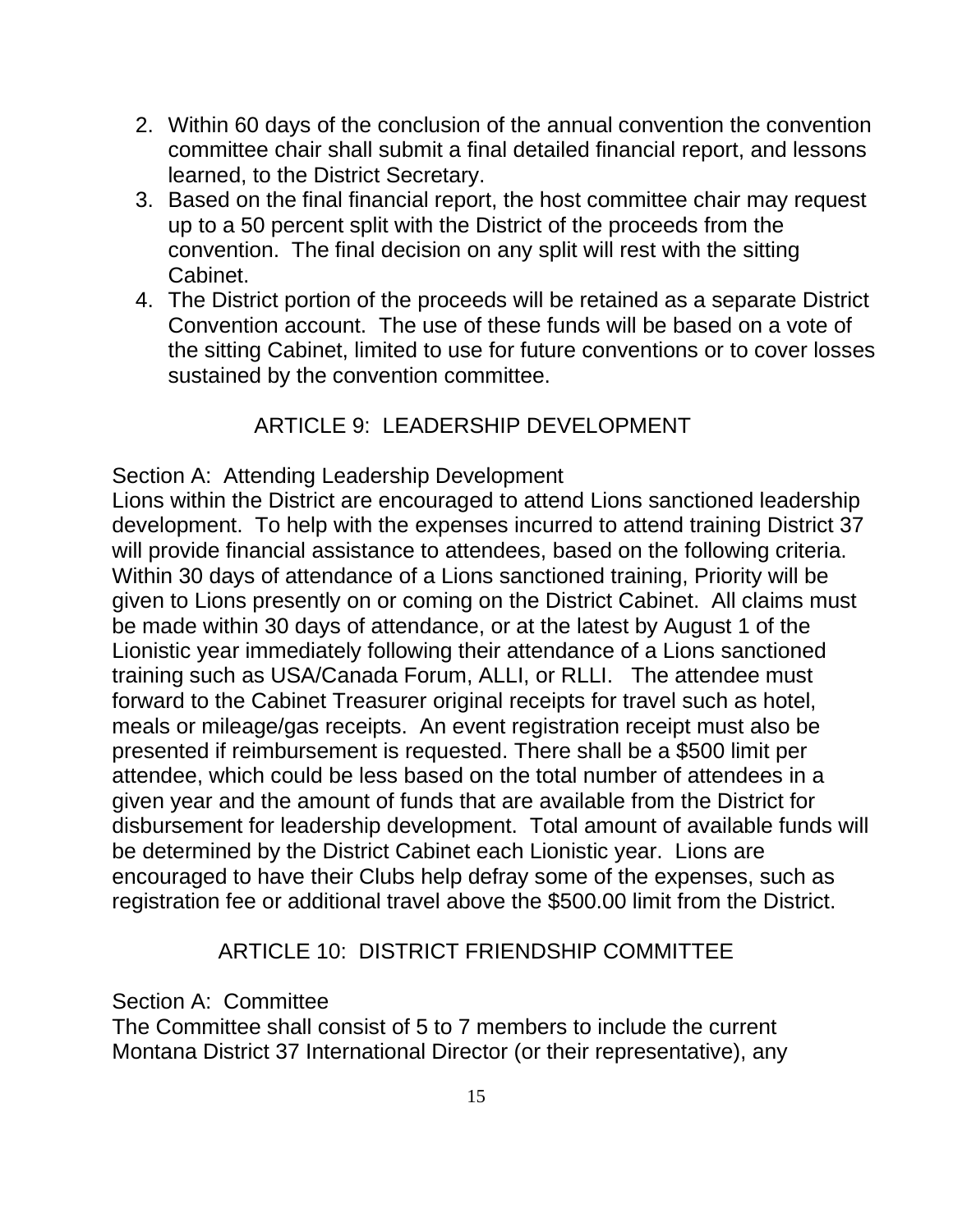District 37 Past International Directors, the current District Governor, the 1<sup>st</sup> Vice District Governor and District Administrator. The remaining committee members shall consist of Lions who will be members in good standing. The committee will annually select a Chairperson, Secretary, Treasurer, or Secretary/Treasurer from within the membership. The most recent Past International Director will serve as the Political Advisor. Vacancies will be filled by the Friendship Committee members. Funds will be disbursed only on approval of the committee.

Section B: Functions

- Enable Montana District 37 Lions to be elected to International office;
- Entertain International Lions guests of Montana District 37;
- Assist Montana District 37 in projecting a favorable image to International Lions and VIP's from outside the District;
- Assist the 1<sup>st</sup> VDG to attend the USA/Canada Leadership Forum by providing the Forum Registration fee;
- Assist 2<sup>nd</sup> VDG to attend the USA/Canada Leadership Forum by providing the Forum registration fee if requested by the District Governor elect;
- Supervise the Political Advisor and International Participation on behalf of the District and conduct fundraising activities.
- Manage funds, assessed annually from dues and surplus funds from previous years, designated for the Friendship Committee and retain all funds in a dedicated Friendship Committee account.
- Provide the District Governor with 50 State pins for appropriate distribution at the International Convention.

# Section C: Funding

The District Friendship fund will receive \$1.00 annually per Lion member from the dues that are collected by the District. The number of members will be established by the total number of Lions within District 37 as shown on the final LCI report for the month of November for the Lionistic year billed.

As part of fundraising, the committee shall handle the purchase and sale of pins to include District Governor, District and Club pins. The committee will prepare and present a financial statement as requested by the cabinet.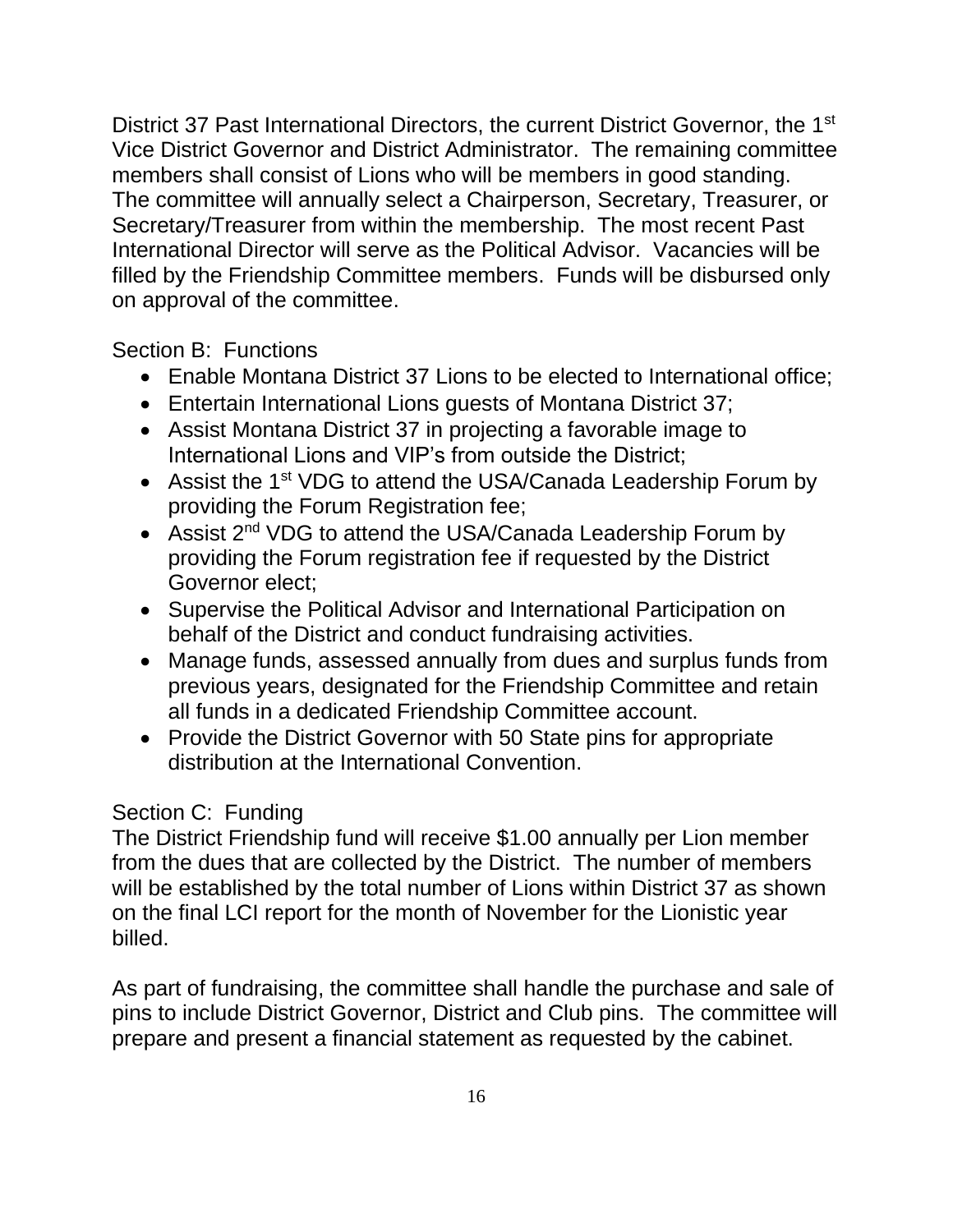#### ARTICLE 11: DISTRICT 37 HALL OF FAME

#### Section A: Hall of Fame

Any Lion or Lioness may nominate a candidate from the District to be included in the District 37 Hall of Fame.

- 1. The District Governor must receive nominations at least 30 days prior to the District's Annual Convention.
- 2. The award may be presented to either a Lion or Lioness. One or two Lions may be honored each year with two being the maximum.
- 3. The award may be presented posthumously.
- 4. Each Candidate must have 15 years of service and been a participating member of a District Cabinet for a cumulative 5-year period.
- 5. The current Executive Committee shall decide on the recipient for the District 37 Hall of Fame from all of the candidates received by the District Governor within the required timeframe and meeting all of the other minimum qualifications to be considered.
- 6. Each candidate should have qualifications above and beyond the call of duty including social and human endeavors. She/he should be of good moral charter and have a good reputation in his/her community.
- 7. The sponsor will ensure the candidate, or a representative, will be in attendance at the District Convention.
- 8. The successful candidate will be inducted to the Hall of Fame at the District Convention.
- 9. A brief biography of the inductee shall be announced to the delegates attending the District Convention.
- 10. All sponsor(s) shall use the standard District nomination form. No others will be accepted. (Exhibit D of this Policy Manual)
- 11. A perpetual plaque will be kept and displayed at the annual District Convention.
- 12. All past honorees of Multiple District 37 Hall of Fame, which are, or were, Lions from a Club within District 37 will automatically be members of the District 37 Hall of Fame.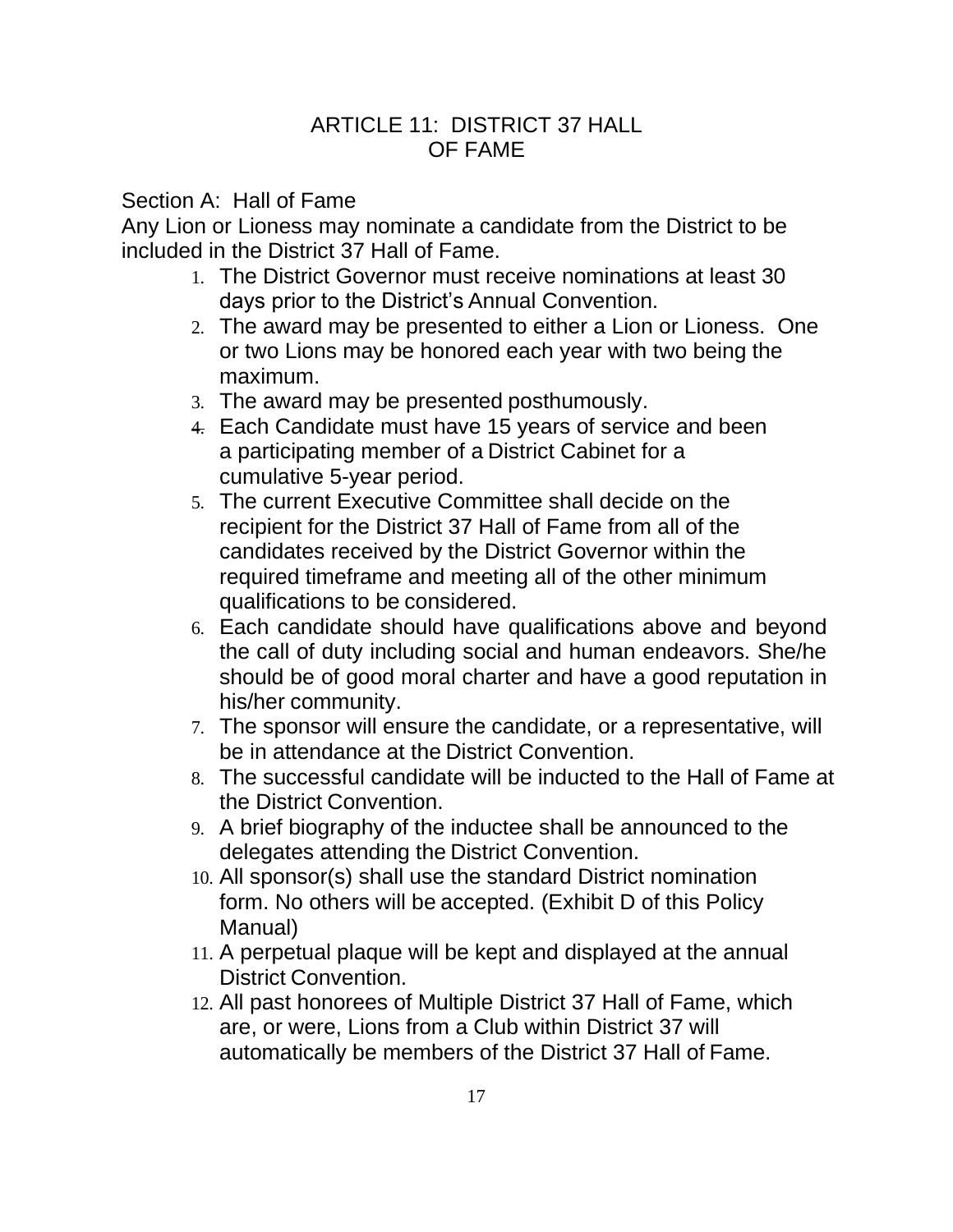## ARTICLE 12: DUES COLLECTION AND PAYMENT

Section A: Dues Collection and Payment

All clubs will be required to collect and pay LCI dues, District dues and the LCI initiation fee prior to submission of a new membership application to LCI.

#### **EXHIBIT A SAMPLE RULES OF PROCEDURE**

These Sample Rules of Procedure are guidelines and may be amended by the district cabinet and adopted by the delegates of the convention.

## **DISTRICT 37 - CONVENTION**

**Rule 1:** The district governor shall arrange the order of business for the district convention. Except for registration and certification hours, which may not be changed, deviation from the announced order of business shall be made only by consent of three-fourths (3/4) of the certified delegates assembled at any session at which a quorum is present. A majority of those certified delegates present in person at any session shall constitute a quorum.

**Rule 2:** Except as otherwise provided in the Lions Clubs International Constitution and By-Laws, the District 37 Constitution and By-Laws, national custom and practice or these rules, Robert's Rules of Order, Newly Revised shall govern all questions of order and procedure.

**Rule 3:** (a) The credentials committee shall be composed of the district governor, as chairperson, the cabinet secretary/ treasurer and two other non-officers of the district appointed by the district governor; provided, however, the district governor may designate any other committee member as chairperson.

The credentials committee's primary responsibility shall be to verify club delegate credentials. In carrying out this responsibility, the credentials committee shall have the powers and shall perform the duties as established by national custom and practice or as set forth in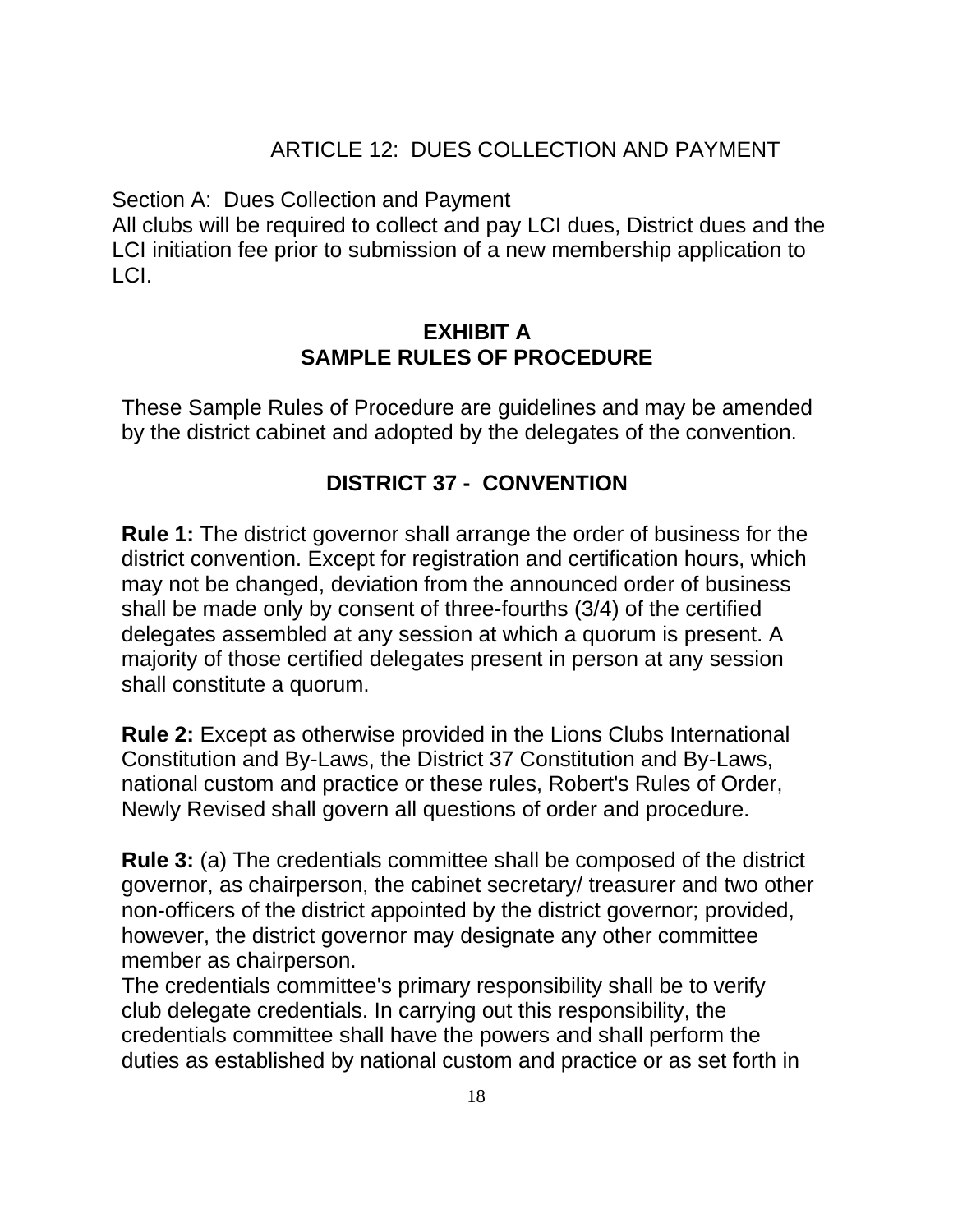Robert's Rules of Order, Newly Revised.

(b) The registration and certification of delegates shall occur on the day(s) of between the hours of  $\frac{1}{2}$  and  $\frac{1}{2}$  and  $\frac{1}{2}$ .

(c) The number of certified delegates shall be announced to the convention upon close of certification and prior to the commencing of voting.

**Rule 4:** (a) 60 days prior to the convening of the convention, the district governor, unless otherwise provided, shall appoint, and designate the chairperson of, a nominations committee consisting of three (3) members. It shall be the committee's responsibility to review the qualifications of each nominated candidate within 5 days prior to the election and rule on the eligibility of the same.

(b) Candidate may withdraw from the contest at any time prior to the issuance of the final report of the nominations committee.

**Rule 5:** Replacement of delegates and alternate delegates. (a) To replace a delegate and/or alternate delegate already certified, the replacement must surrender the copy of the credential certificate issued to the member he/she is replacing.

On the day of voting, a duly certified alternate delegate shall be allowed to obtain a ballot and vote in lieu of a duly certified delegate from the same Lions club by presenting his/her copy of his/her alternate credential certificate together with the copy of the certified delegate's credential certificate to the voting personnel at which time the voting personnel will make the necessary notation on the credential records marking that a substitution has been made on the respective club's delegate entitlement. Alternate delegates who were not certified cannot replace a certified or uncertified delegate.

**Rule 6:** Nominations for the offices of district governor, first and second vice district governor and such other offices to be filled by the convention shall be limited to nominating/ seconding speeches not to exceed five (5) minute(s) for each nominee.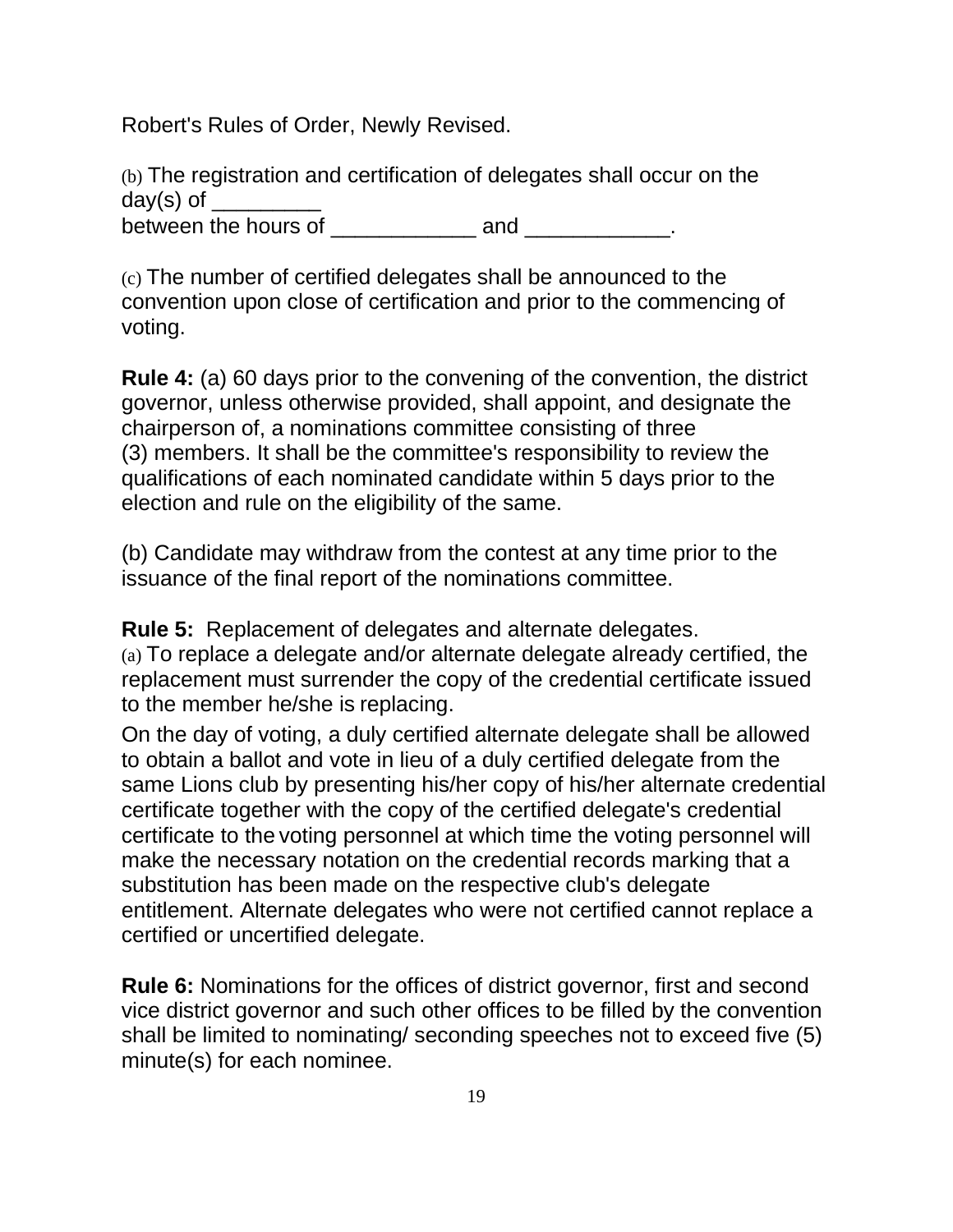**Rule 7: (**a) Prior to the convention, the district governor shall appoint, and designate the chairperson of, an elections committee consisting of three (3) members. Each duly nominated candidate shall also be entitled to designate one (1) observer through his/her club. The observers may oversee election procedures only, but may not participate directly in the committee's decision making.

(b) The elections committee shall be responsible for preparation of elections materials, vote tabulation, and resolving questions concerning the validity of individual ballots. The committee's decision shall be final and binding.

(c) The elections committee shall prepare a comprehensive report of the election results containing the following components: date, time and place of election; specific voting results by candidate; signature of each committee member and observer. The district governor, council chairperson and all candidates shall be provided a copy of the committee's report.

**Rule 8:** Voting: (a) Voting will take place at a predetermined location and time.

(b) To secure a ballot card, the delegate shall present his/her credential certificate to voting personnel for verification. Once verified, the delegate shall be issued a ballot.

(c) The voter shall indicate his/her vote by placing a mark in the appropriate location by the name of the candidate of his/her choice. The mark must be placed in the proper location to constitute a valid vote. Any ballot containing votes for more than the specified number of offices to be filled in any section shall be declared invalid to that particular section.

(d) A majority vote shall be necessary to elect the district governor, first vice district governor and second vice district governor. A majority is defined as a number more than one-half of the total valid votes cast excluding blanks and abstentions. If a majority vote is not received in the election of district governor, first vice district governor and second vice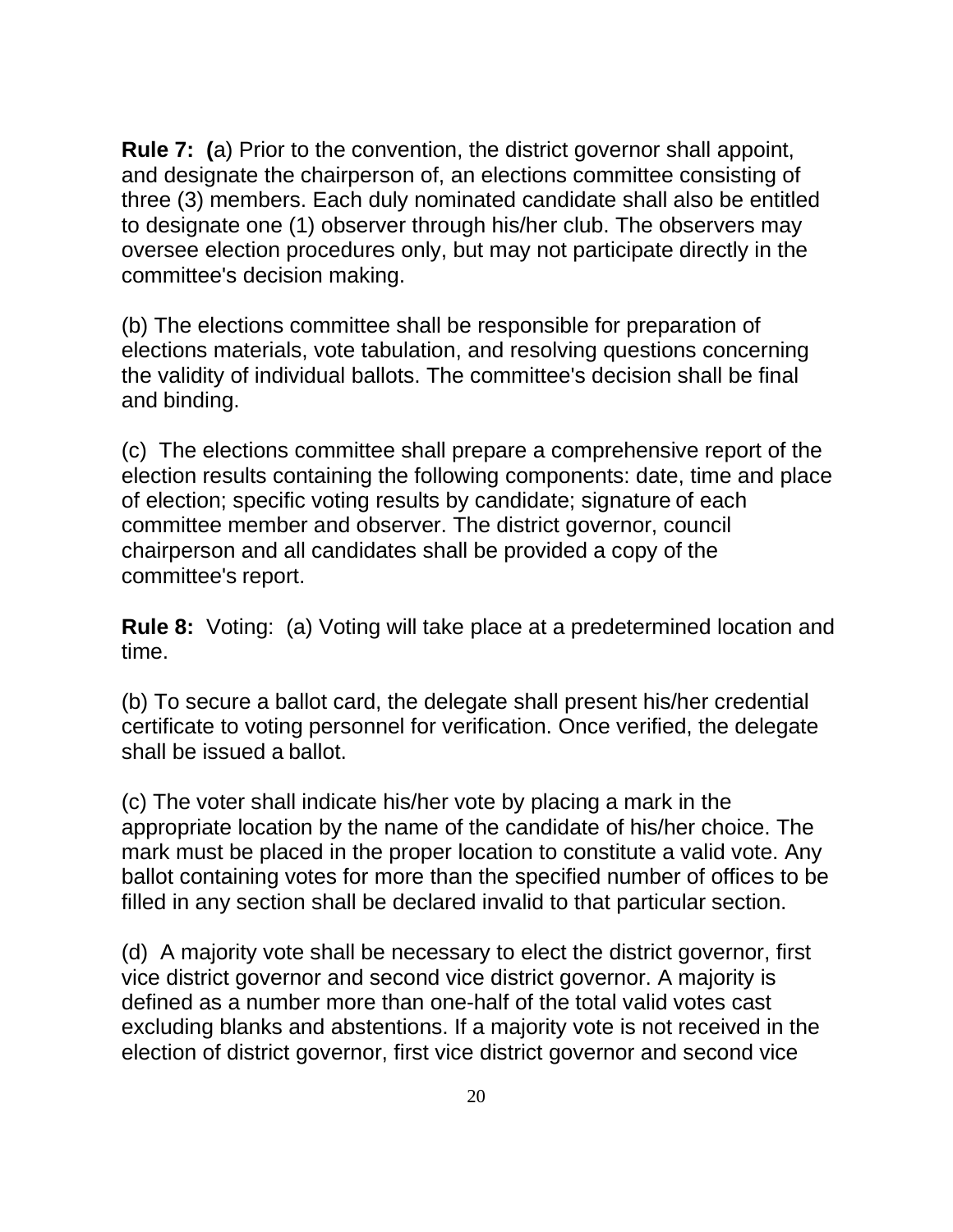district governor, a vacancy shall occur and Article IX, Section 6(d) of the International By-Laws shall apply.

(e) A majority vote will be necessary to elect all other candidates. In the event any one candidate fails to receive the required number of votes to be elected, additional balloting shall take place as outlined in this section until such time as one candidate secures a majority vote.

# **EXHIBIT B RULES OF PROCEDURE SPECIAL MEETING TO RECOMMEND A LION FOR**

# **APPOINTMENT AS DISTRICT GOVERNOR**

**Rule 1:** In the event a vacancy arises in the office of district governor, it shall be the duty of the immediate past district governor, or if not available, the most recent past district governor who is available, upon notification from the international office, to convene a meeting of the district governor, immediate past district governor, first and second vice district governors, the region chairpersons, zone chairpersons and the secretary and treasurer or secretary/treasurer and all past international presidents, past international directors and past district governors who are members in good standing of a chartered Lions club in the district for the purpose of recommending a Lion for appointment by the International Board of Directors.

**Rule 2:** Written invitations to this meeting shall be sent as soon as possible so that the meeting is held within the required fifteen (15) days of receipt of notification. The immediate past district governor, as the meeting's chairperson, shall have the authority to select the meeting site, date and time. However, he/she shall use his/her best efforts to select a centrally located meeting venue, and schedule the meeting at a convenient date and time within the required fifteen (15) days.

**Rule 3:** The chairperson shall maintain a written attendance roster.

**Rule 4**: Each Lion that is entitled to attend the meeting may make one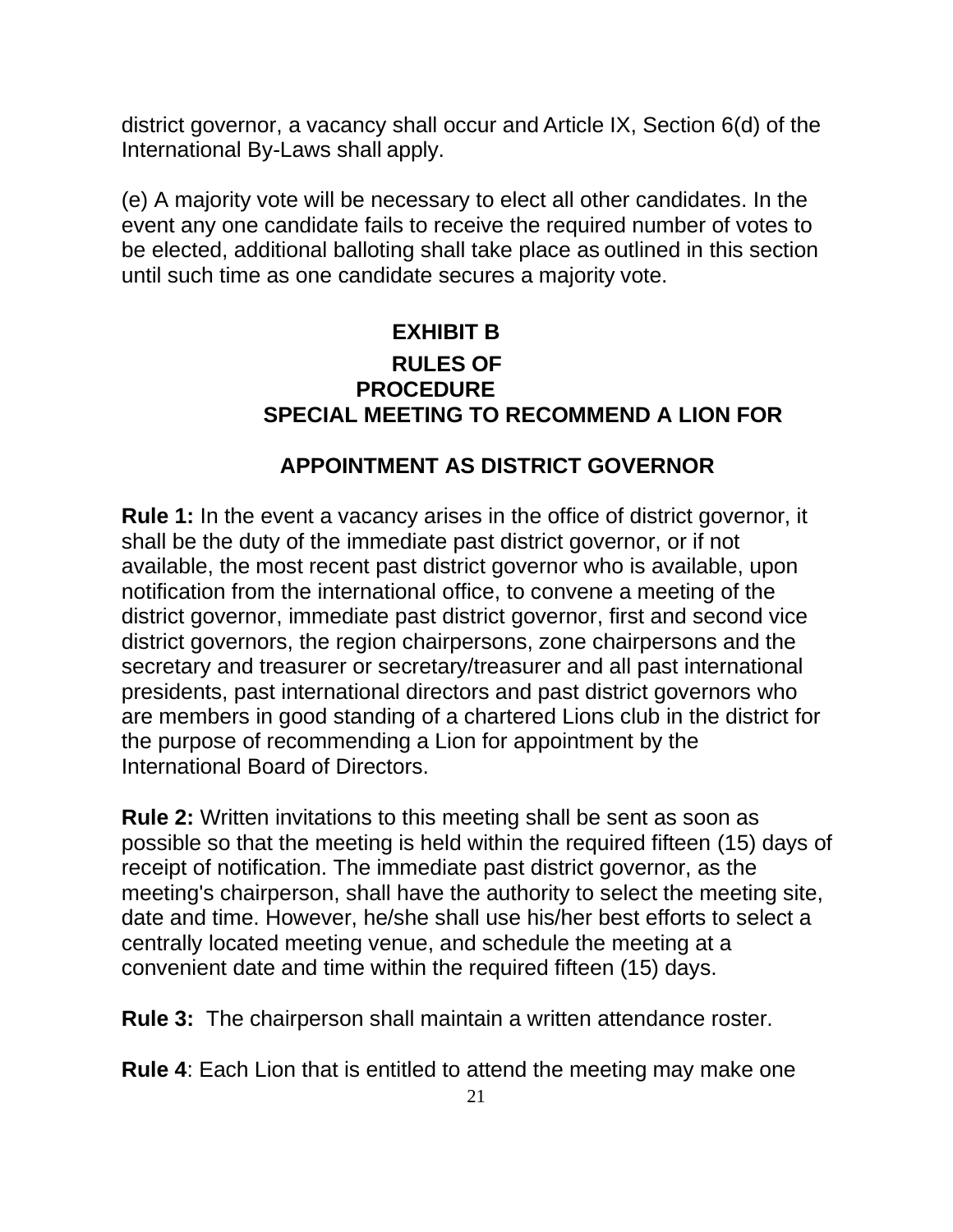nomination of his/her choice from the floor.

**Rule 5:** Each such nominee shall be entitled to one seconding speech, only, in his/her behalf of not more than three (3) minutes in duration, and may speak personally for five (5) additional minutes. When each nominee has had an opportunity to present his/her remarks, the chairperson shall declare the nominations closed. No additional nominations shall be accepted after the close of nominations

**Rule 6:** Voting:

(a) Voting will occur immediately after the close of nominations.

(b) Voting will be by written ballot unless a majority of the members attending the meeting select another voting method.

(c)The member shall indicate his/her vote by writing the name of his/her choice on the ballot. Any ballot containing votes for more than one nominee shall be declared invalid.

(d)A majority vote shall be necessary to recommend a member for appointment as district governor. In the event any one candidate shall fail to receive the required number of votes to be selected, additional balloting shall take place as outlined in this Rule 6 until such time as one candidate secures a simple majority vote.

- (e) **Rule 7:** At the conclusion of the meeting, but in no event more than seven (7) days after the conclusion of the meeting, the chairperson will forward a written report of the voting results to the international office together with evidence of invitations sent and attendance at the meeting.
- (f) **Rule 8:** The International Board of Directors, pursuant to Article IX, Sections 6(a) and (d) of the International By-Laws shall consider, but is not bound by, any recommendation resolved at the special meeting. The International Board of Directors reserves the right to appoint the recommended or any club member as district governor for the (remainder of the) term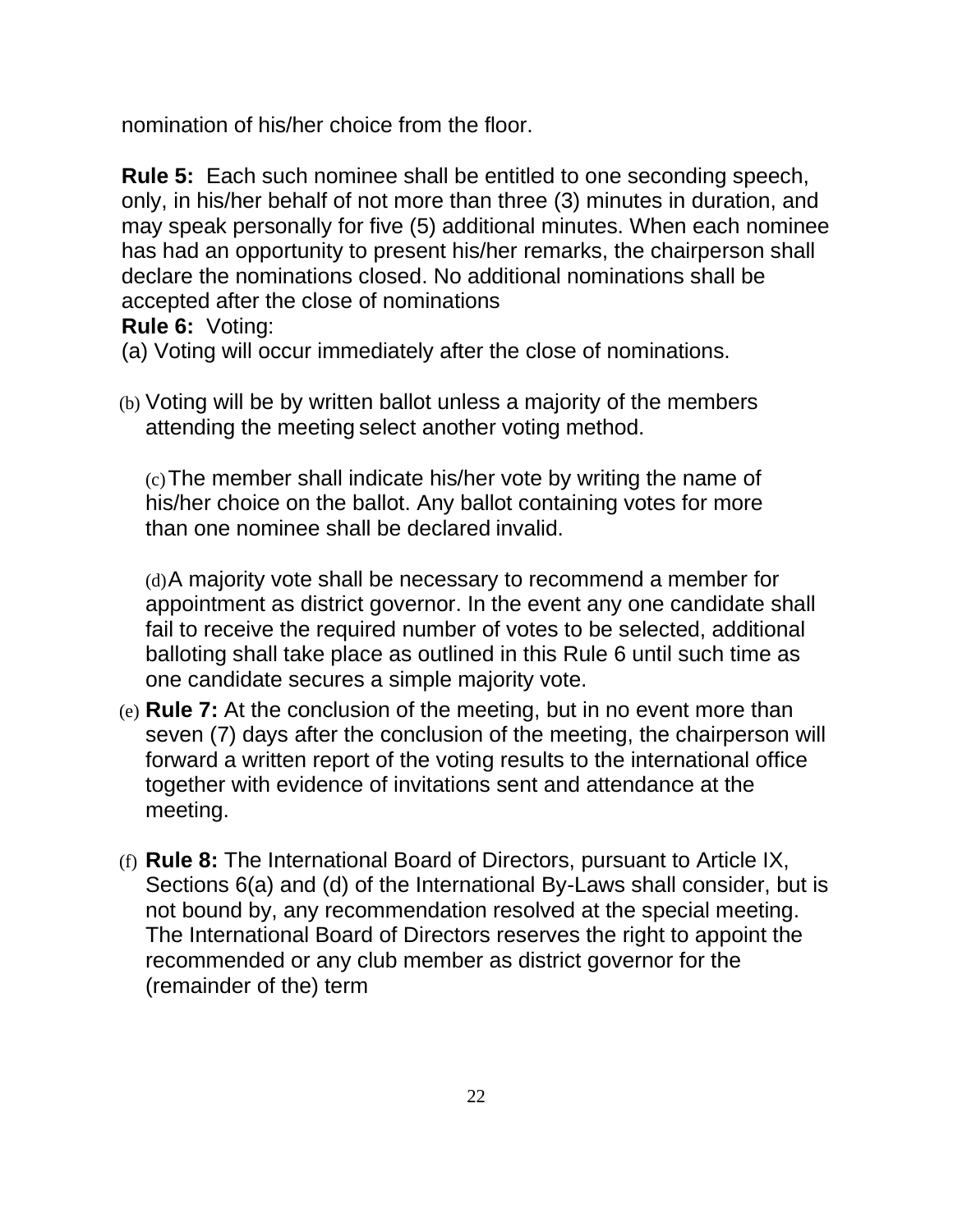#### **SUMMARY RULES SPECIAL MEETING TO RECOMMEND A LION FOR APPOINTMENT AS DISTRICT GOVERNOR**

1. The international office has advised the district to convene a special meeting to recommend a member for appointment as district governor.

2. The immediate past district governor prepares invitations for the special meeting. Invitations are to be sent to the district governor, immediate past district governor, first and second vice district governors, the region chairpersons, zone chairpersons and the secretary and treasurer or secretary-treasurer and all past international presidents, past international directors and past district governors who are members in good standing of a chartered Lions club in the district. The invitations should state the date, time and location for the meeting.

3. The chairperson maintains an attendance roster at the meeting.

4. Nominations are made from the floor. Each nominee may speak for five (5) minutes, and his/her seconder may speak for an additional three (3) minutes.

5. Voting begins immediately after nominations close. Voting is by written ballot unless a majority of attendees select another voting method.

6. A majority of votes cast by those present and voting is necessary to be recommended. If no one candidate secures a majority vote, voting continues as outlined in the rules of procedure.

7. The chairperson forwards the meeting results at the conclusion of the meeting.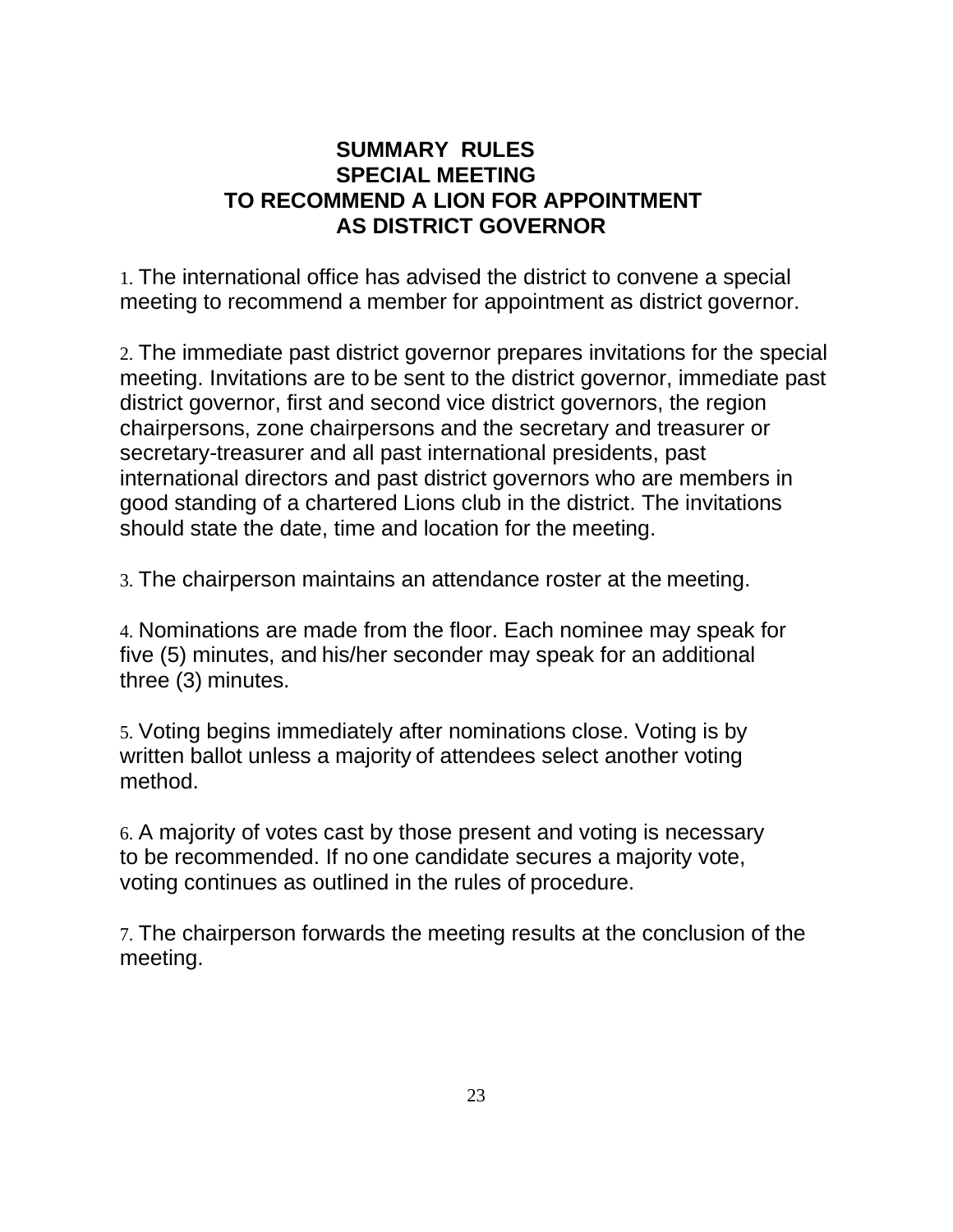# **EXHIBIT C PROCEDURE SPECIAL MEETING TO RECOMMEND A LION FOR APPOINTMENT AS FIRST OR SECOND VICE DISTRICT GOVERNOR**

**Rule 1:** In the event a vacancy arises in the office of first or second vice district governor, the district governor shall convene a meeting of the members of the existing cabinet as provided for in the International Constitution and By-Laws and all past international officers who are members in good standing of a chartered Lions club in good standing in the district. It shall be the duty of the attendees at this meeting to appoint a qualified club member as first or second vice district governor for the remainder of the term.

**Rule 2:** In filling said vacancy, it shall be the duty of the district governor, or if not available, the most recent past district governor who is available, to send out written invitations to attend said meeting and it shall also be his/her responsibility to preside as chairperson of the meeting. The district governor, as the meeting's chairperson, shall have the authority to select the meeting site, date and time. However, he/she shall use his/her best efforts to select a centrally located meeting venue, and schedule the meeting at a convenient date and time.

**Rule 3:** The district governor shall maintain a written attendance roster. **Rule 4:** Each Lion that is entitled to attend the meeting may make one nomination of his/her choice from the floor.

**Rule 5:** Each such nominee shall be entitled to one seconding speech, only, in his/her behalf of not more than three (3) minutes in duration, and may speak personally for five (5) additional minutes. When each nominee has had an opportunity to present his/her remarks, the chairperson shall declare the nominations closed. No additional nominations shall be accepted after the close of nominations.

#### **Rule 6:** Voting:

(a)Voting will occur immediately after the close of nominations.

(b)Voting will be by written ballot unless a majority of the members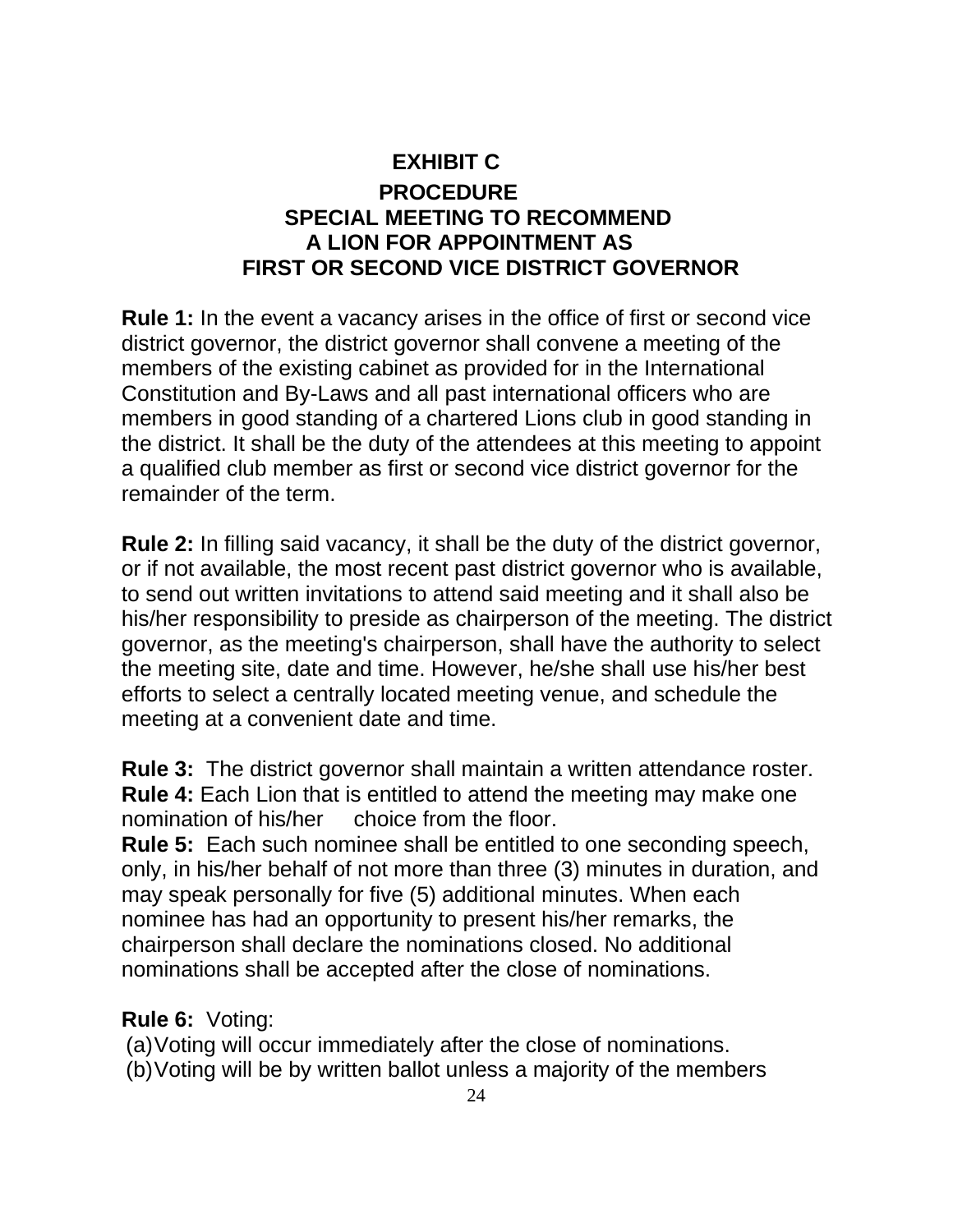attending the meeting select another voting method.

- (c)The member shall indicate his/her vote by writing the name of his/her choice on the ballot. Any ballot containing votes for more than one nominee shall be declared invalid.
- (d)A majority vote shall be necessary to recommend a member for appointment as district governor. In the event any one candidate shall fail to receive the required number of votes to be selected, additional balloting shall take place as outlined in this Rule 6 until such time as one candidate secures a majority vote.

**Rule 7:** At the conclusion of the meeting, but in no event more than seven (7) days after the meeting, the chairperson will forward a written report of the voting results to the international office together with evidence of invitations sent and attendance at the meeting.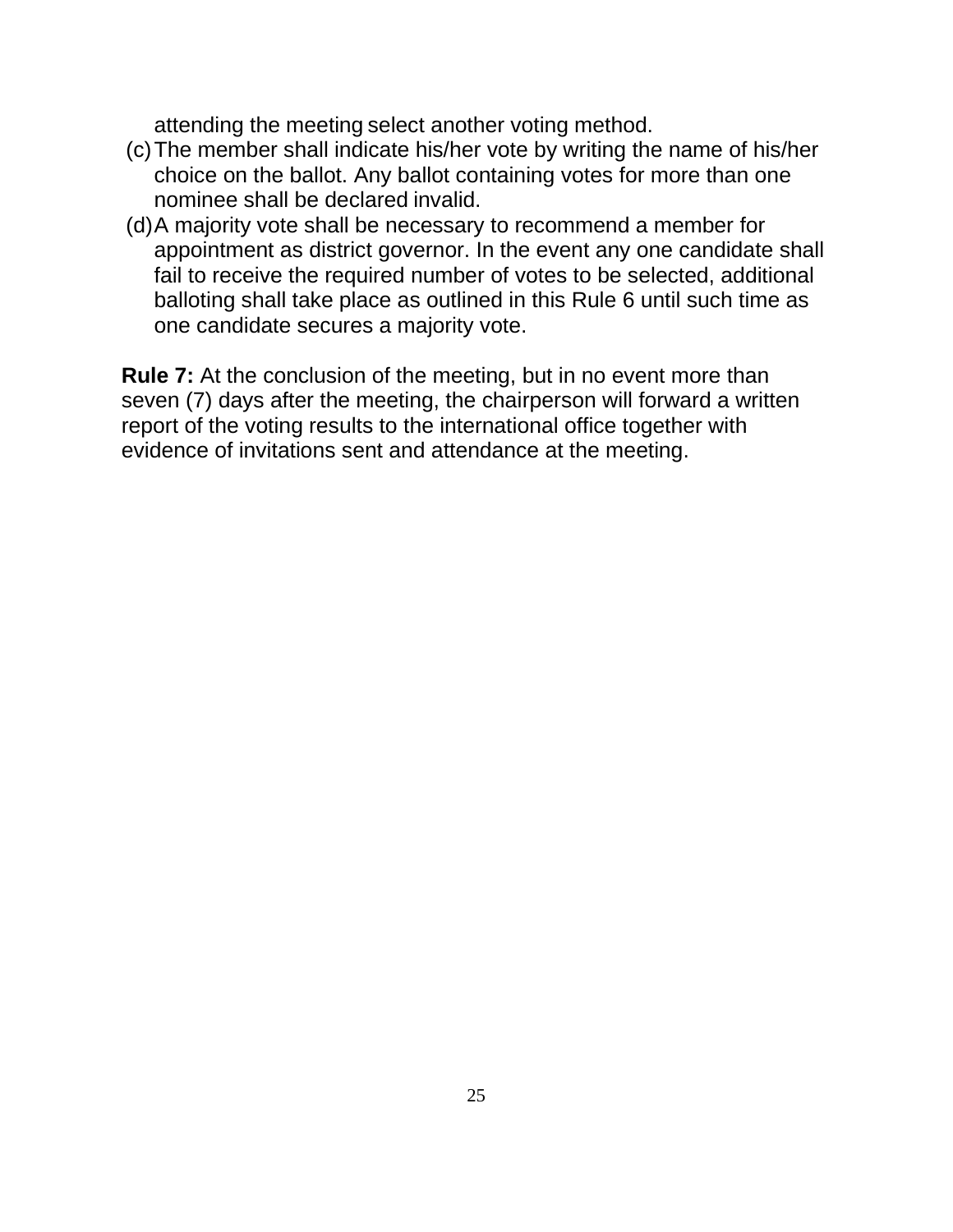#### **EXHIBIT D NOMINATION FORM DISTRICT 37 HALL OF FAME**

Date:

Candidate's Name:

Candidate's Address:

Candidate's Phone #:

Candidate's Immediate

Family:

Family Addresses:

Sponsor:

Sponsor

**Contact** 

Information:

CRITERIA:

Date Candidate

joined Lions:

Candidate's current

Club:

List of all clubs in which Candidate has held

membership: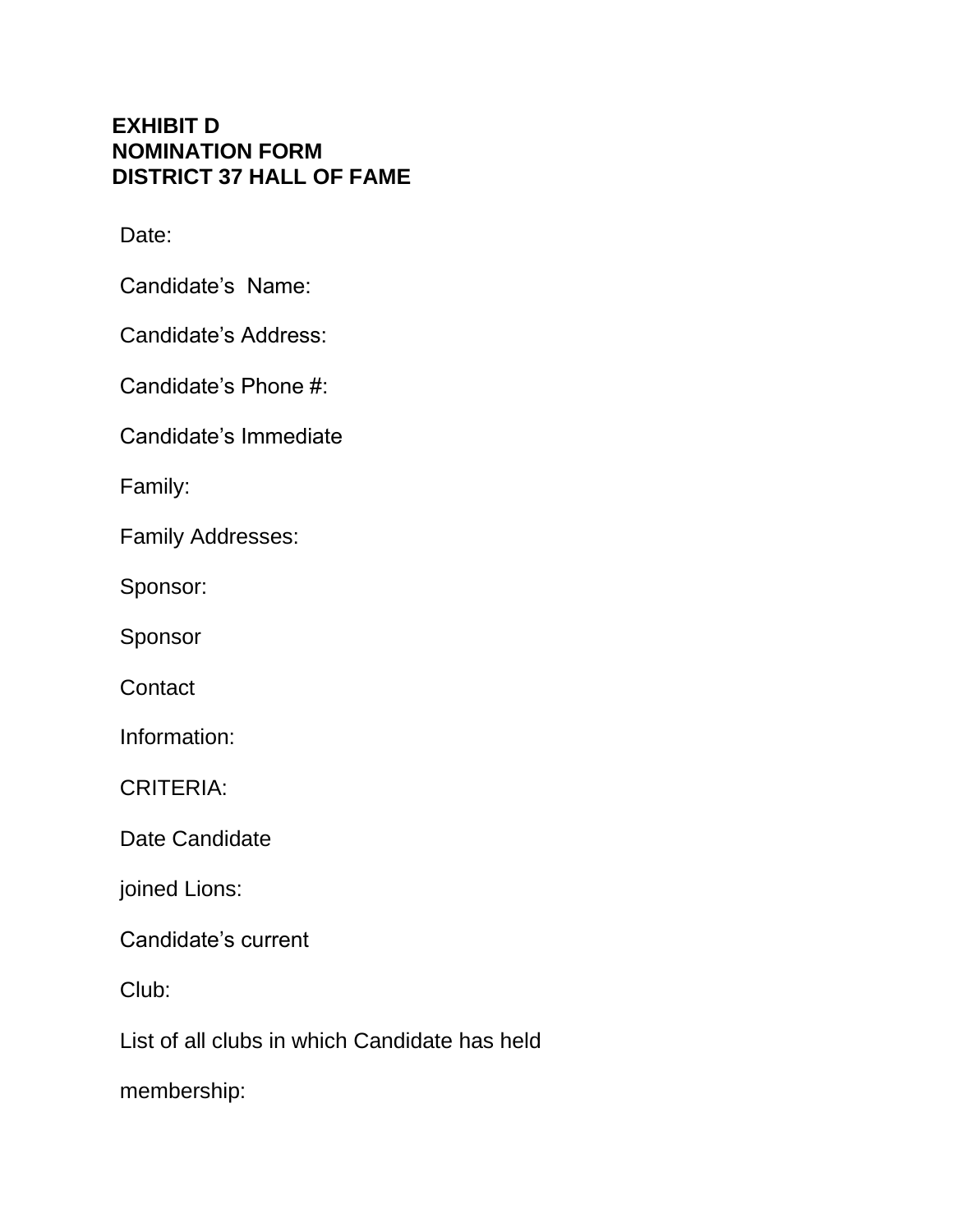List Past Club Offices held:

List Current Club

Offices:

District positions

held:

LCI positions held:

List all Lion's awards and honors received:

Is candidate a Life Member of District37 or LCI? If so,

how long?

How many new members has candidate sponsored?

State reasons why you think this member is a worthy candidate for the

District 37 Hall of Fame:

List any other information that you feel may be applicable:

Please feel free to include any news articles.

Note: This form/application must be filed with the District Governor at least 30 days before the District Convention